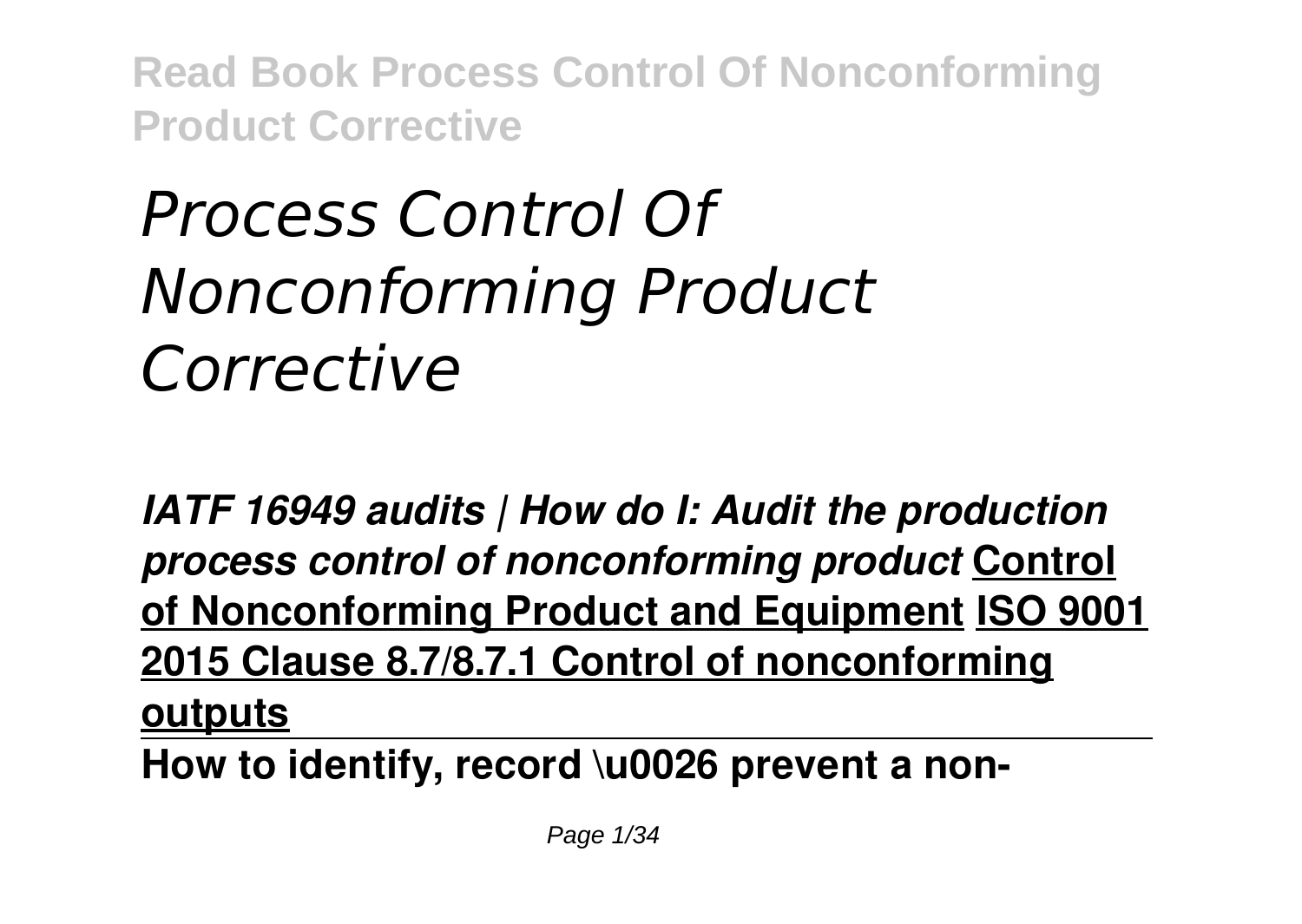**conformanceNonconformance Reporting N.01 Non Conforming Materials (NCM) Overview NON CONFORMANCE REPORT ISO 13485:2016 VIDEO PRESENTATION** *Project Management Professional (PMP)® | Perform Quality Control | Project Quality Management* **#6 ISO 9001:2008 8.3-8.5.3 Control of nonconforming product, analysis of data, improvement Credit Analysis | Process | 5 C's of Credit Analysis | Ratios** *ISO 9001 Clause 8.7| QMS Control of nonconforming outputs| ISO 9001 control of nonconforming outputs* **What are Customer Specific Requirements (CSRs)?** *ISO 9001 2015 Clause 8.6 Release of products and services* **ISO** Page 2/34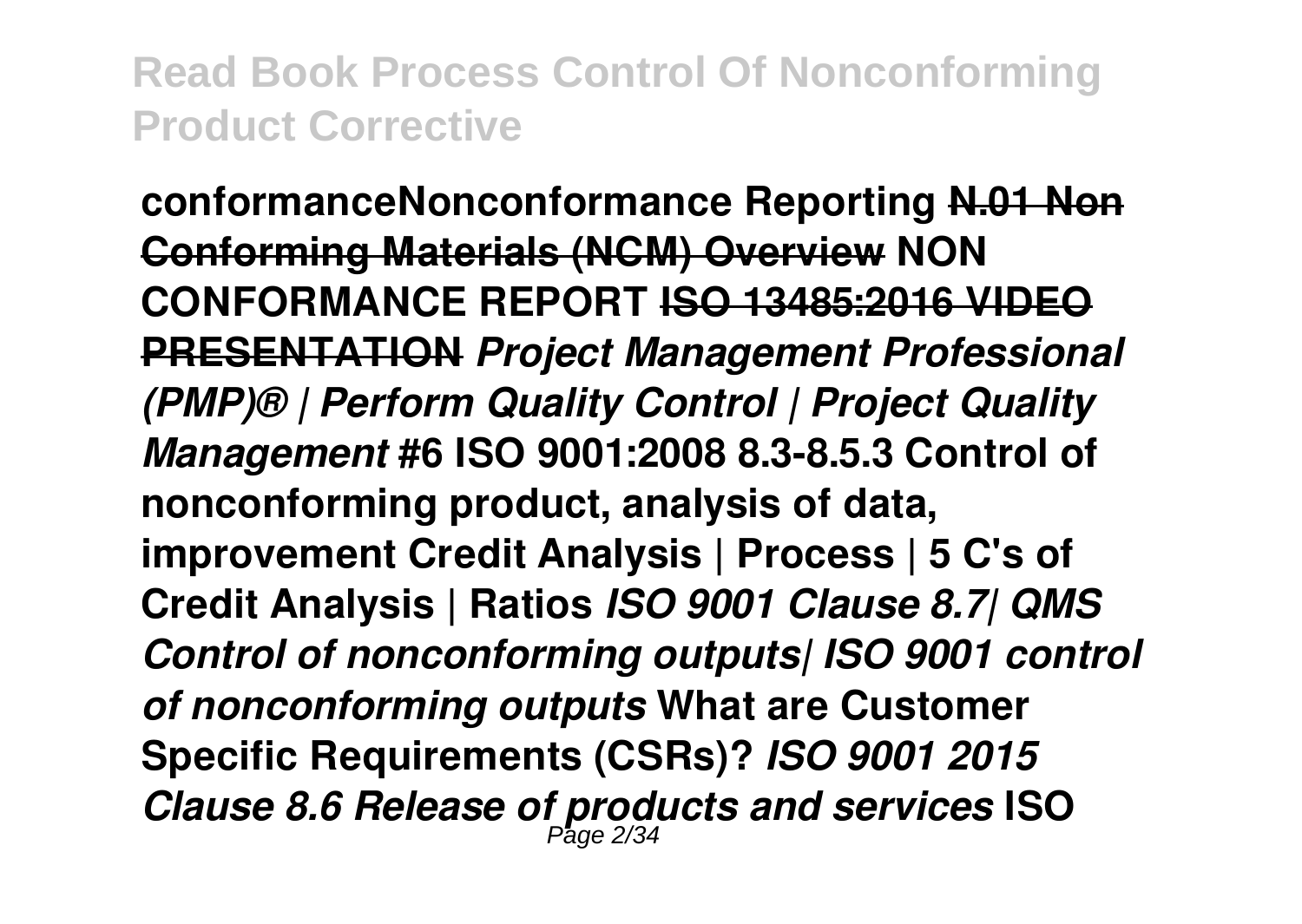**9001 2015 Clause 8.5.6 Control of changes What is an IATF 16949 Reference Manual? ISO 9001 2015 Clause 8.5.1 Control of production and service provision Understanding ISO 9001:2015: Nonconformities, corrections and corrective actions IATF 16949 audits | How do I: Audit Customer Specific Requirements (CSRs) with Management** *IATF 16949 audits | How do I: Audit material receipt and storage to IATF 16949 Quality assurance tutorial: How to think about quality | lynda.com* **IATF 16949 audits | How do I: Audit Top Management Objective Setting ISO 9001 2015 Clause 8.7/8.7.2 Control of nonconforming outputs** *Control of Non* Page 3/34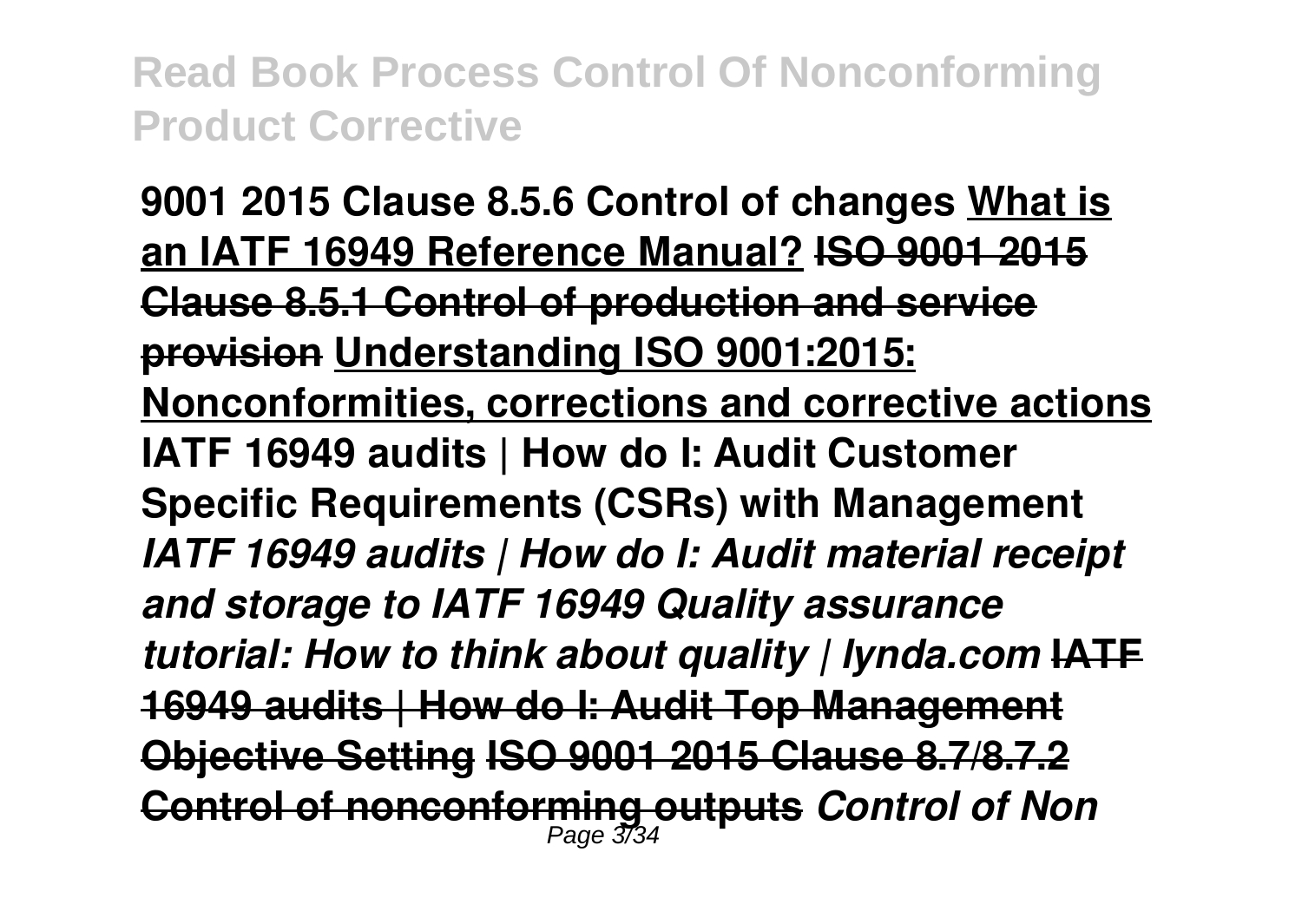*Conforming Outputs (ISO 9001:2015 Clause 8.7)* **APQP \u0026 PPAP Integrated Implementation with AS9100** *Videos 23 of 35 - Understanding ISO 9001 - Clause 8.7 Control of nonconforming outputs* **IATF 16949 audits | How do I: Audit the production process disposition of nonconforming product IATF 16949 audits | How do I: Audit the production process use of FMEA and Control Plan** *Statistical Concepts of Process Validation* **Major VS Minor Non Conformance (NC) – Explained with examples**  *Process Control Of Nonconforming Product* **Handling Nonconforming Products: Documented procedure should indicate the plan of action for** Page 4/34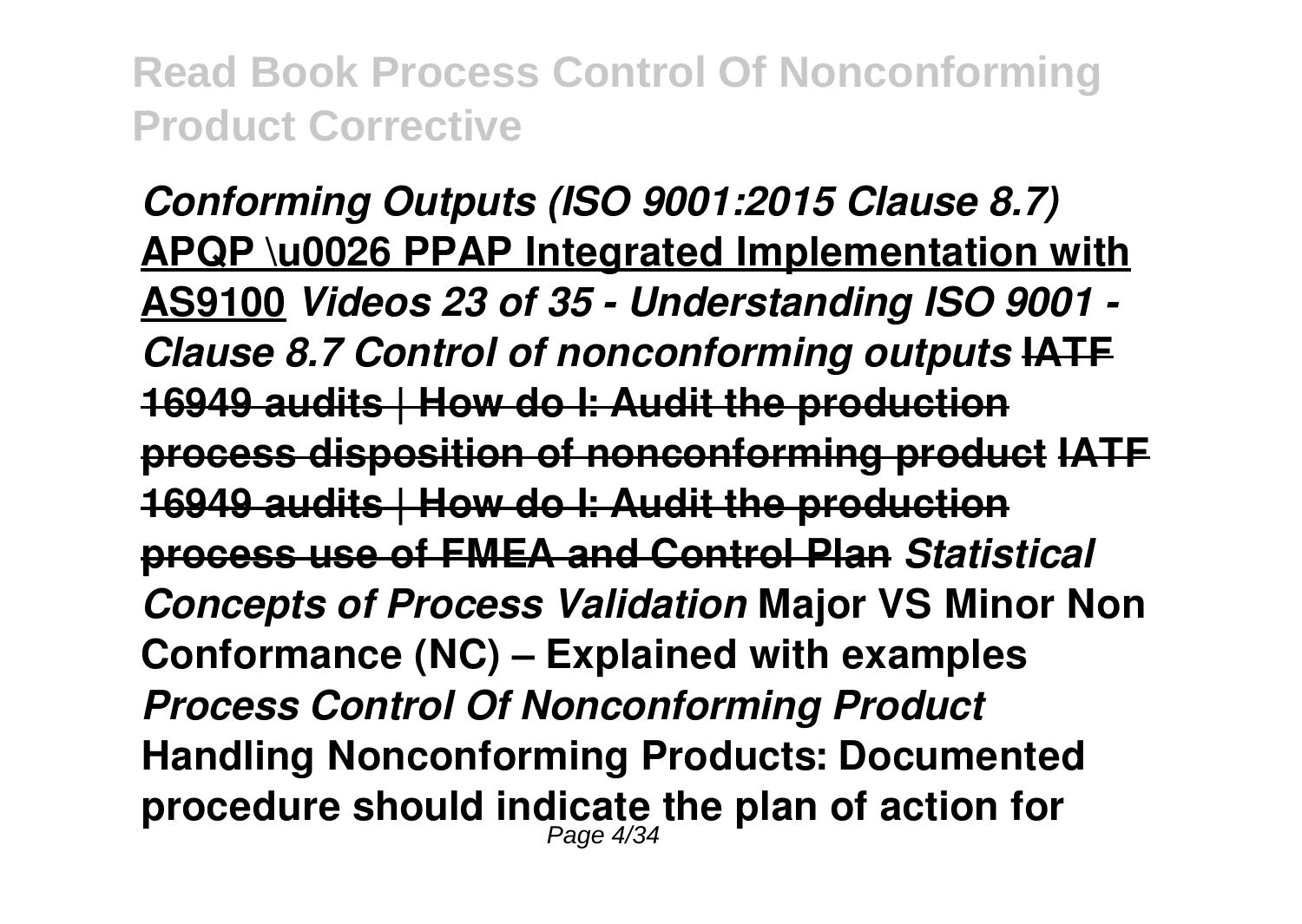**controlling products Nonconforming product is identified and separated from other conforming products Nonconforming product must be reviewed and approved before release Details of nonconformity must be ...**

*What is ISO Control of Nonconforming Process Outputs ...*

**When planning the process for handling nonconforming products, the next issues are expected: The organization shall maintain a documented procedure that describes the method of detecting and controlling non... As soon as a non** Page 5/34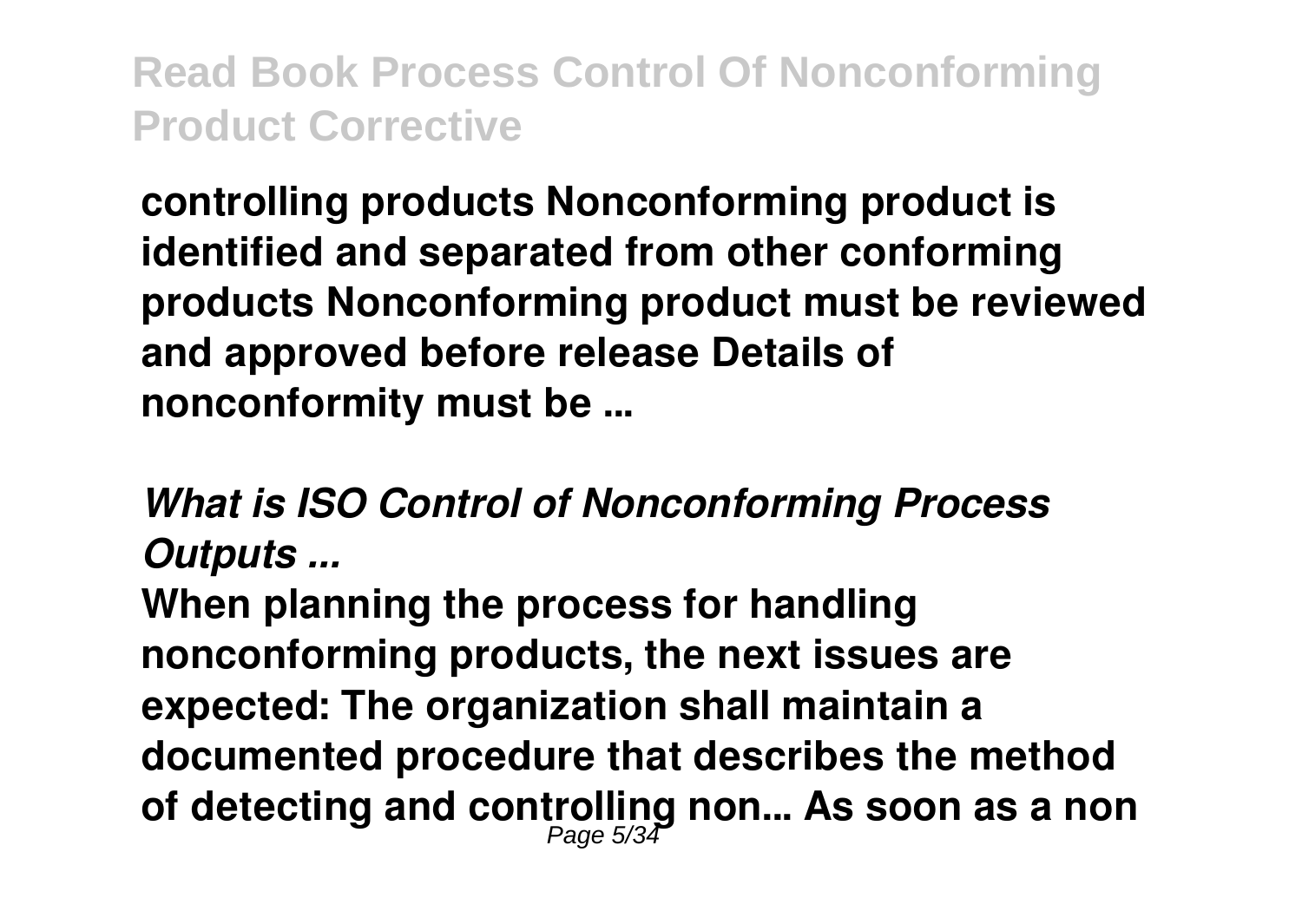#### **conforming product was detected and must be segregated from other ...**

#### *ISO 9001 Standard Control of Nonconforming Product ...*

**This clause requires an organization to establish processes to ensure that nonconforming product is identified and controlled to prevent unintended use or delivery. This is also one of the few clauses for which the standard requires the organization to develop, implement, and maintain a documented procedure.**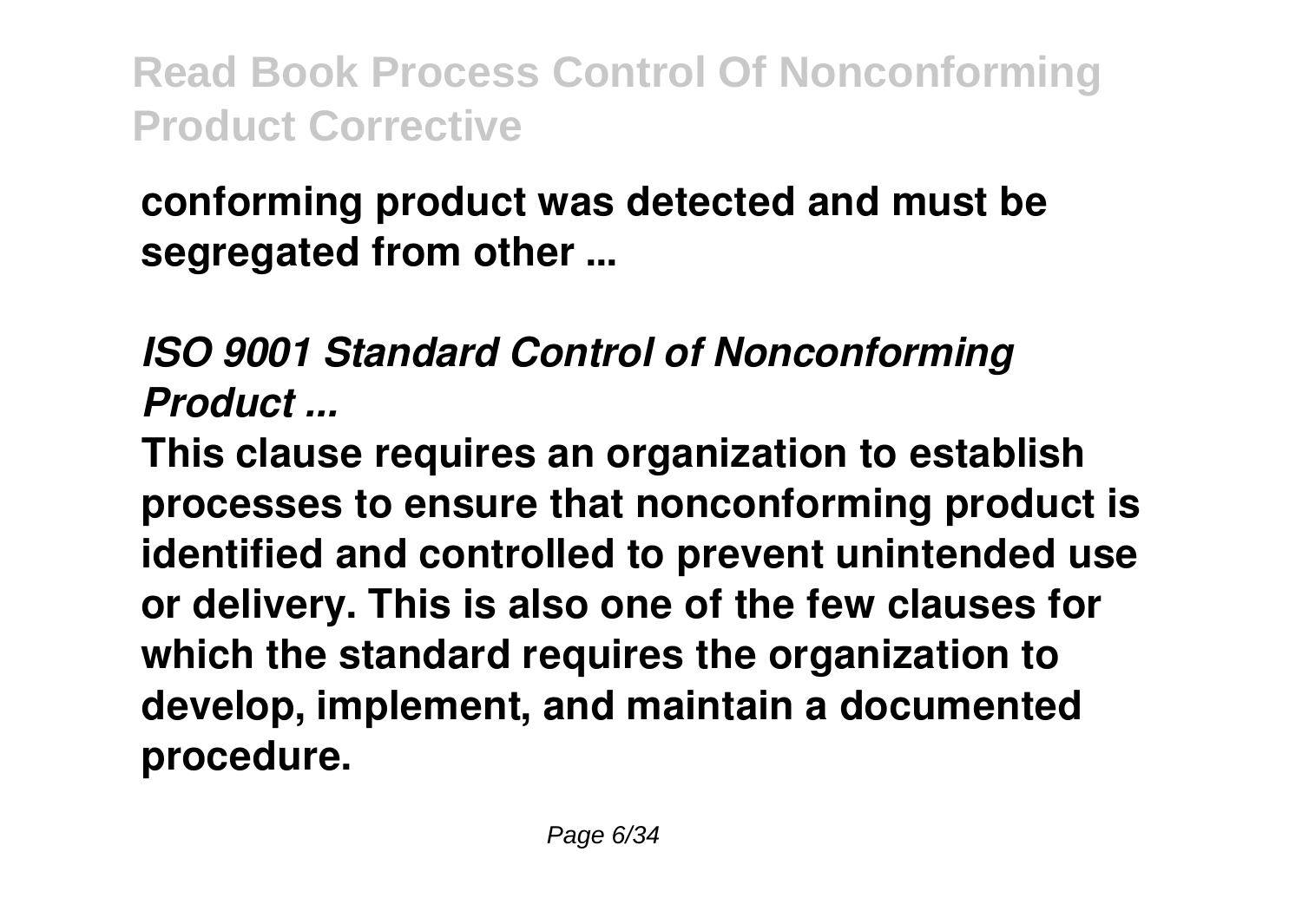*Control of Nonconforming Product | Quality Digest* **ISO 13485 Procedure-Control of Nonconforming Product - Describe the process used to ensure that product that does not conform to product requirements is identified and controlled to prevent unintended use or delivery. ISO 13485 Procedure-Control of Nonconforming Product ISO 13485 Procedure-Control of Nonconforming Product Sample page**

*ISO 13485 Procedure-Control of Nonconforming Product ...* **Control of nonconforming products in ISO 13485 –** Page 7/34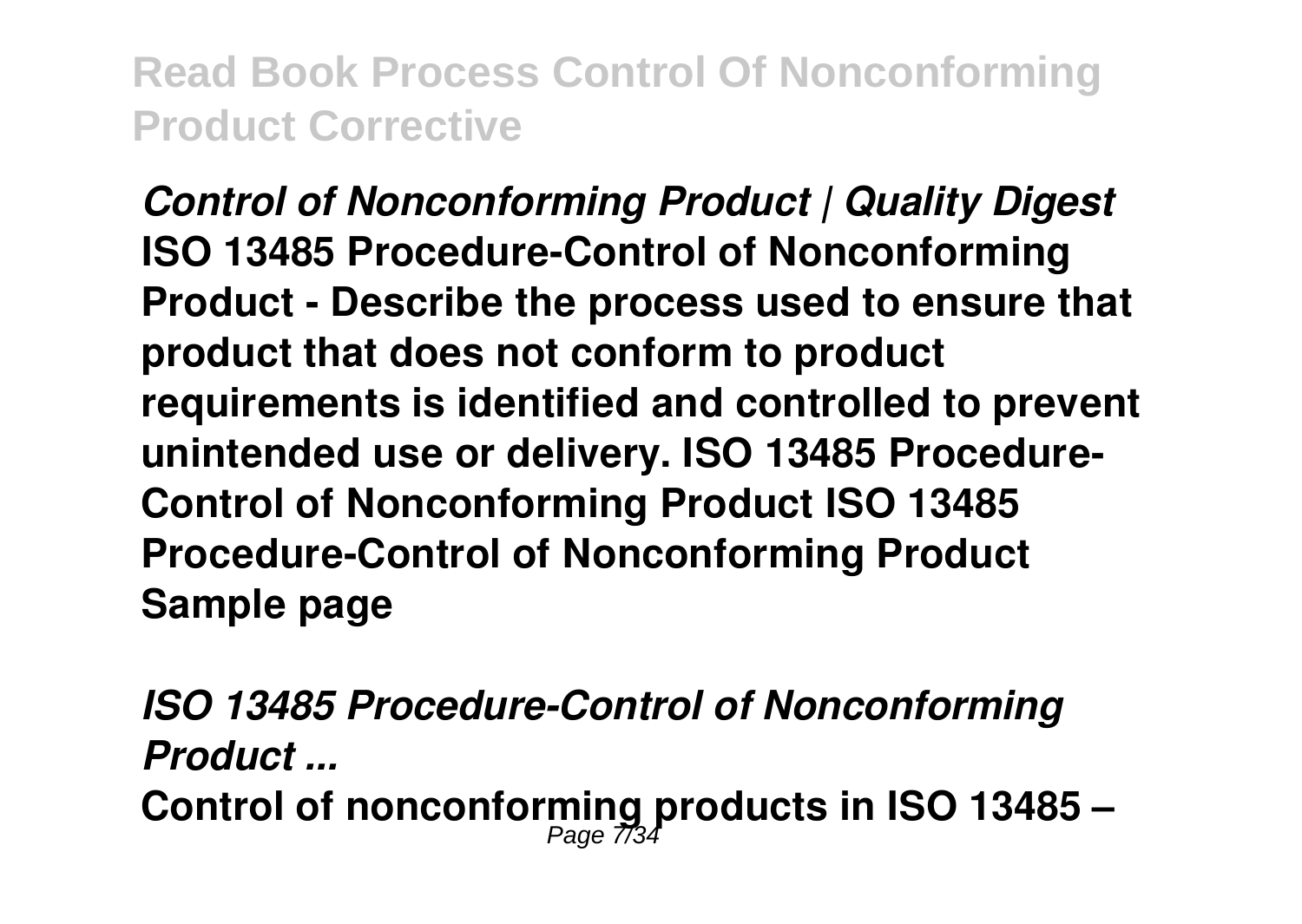**Lesson 18 Actions in response to nonconforming product detected before and after delivery. Communication is crucial. It's... Documenting nonconforming product. All gathered info about nonconformity should be in a way to help you out with... Rework. ...**

*Control of nonconforming products in ISO 13485 – Lesson 18 ...*

**Flow Chart of Control of nonconforming product Process Nonconforming product is defined as product that does not conform to customer requirements; applicable regulatory requirements or** Page 8/34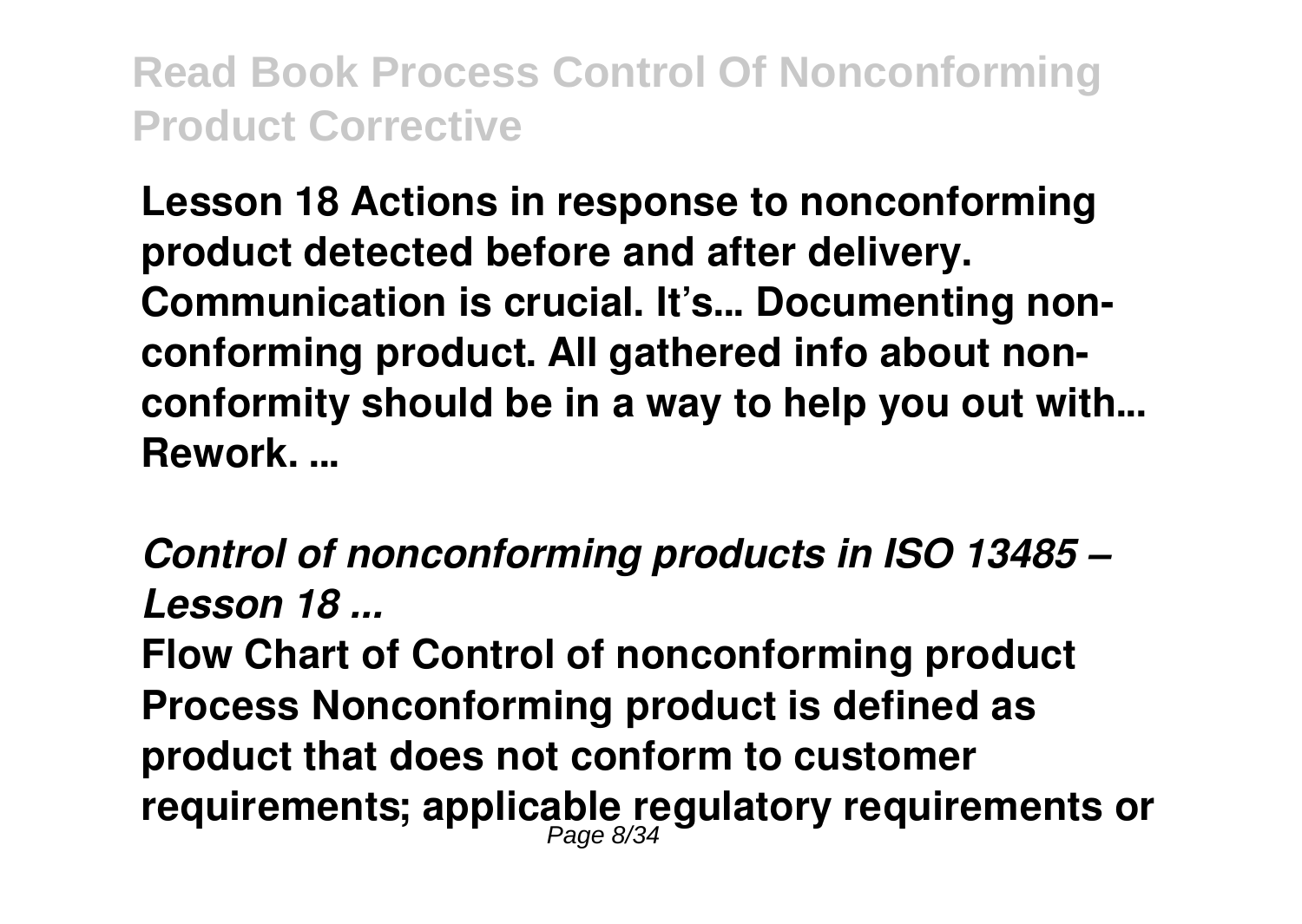#### **requirements from our own company. The definition also apply to nonconforming processes and services.**

#### *Flow Chart of Control of nonconforming product Process ...*

**Controlling nonconforming products, services or processes is a fundamental quality control activity. Even organizations with virtually no management system will make at least one attempt to create methods for managing nonconformities. For this reason, a nonconformity process flow must have the following controls:**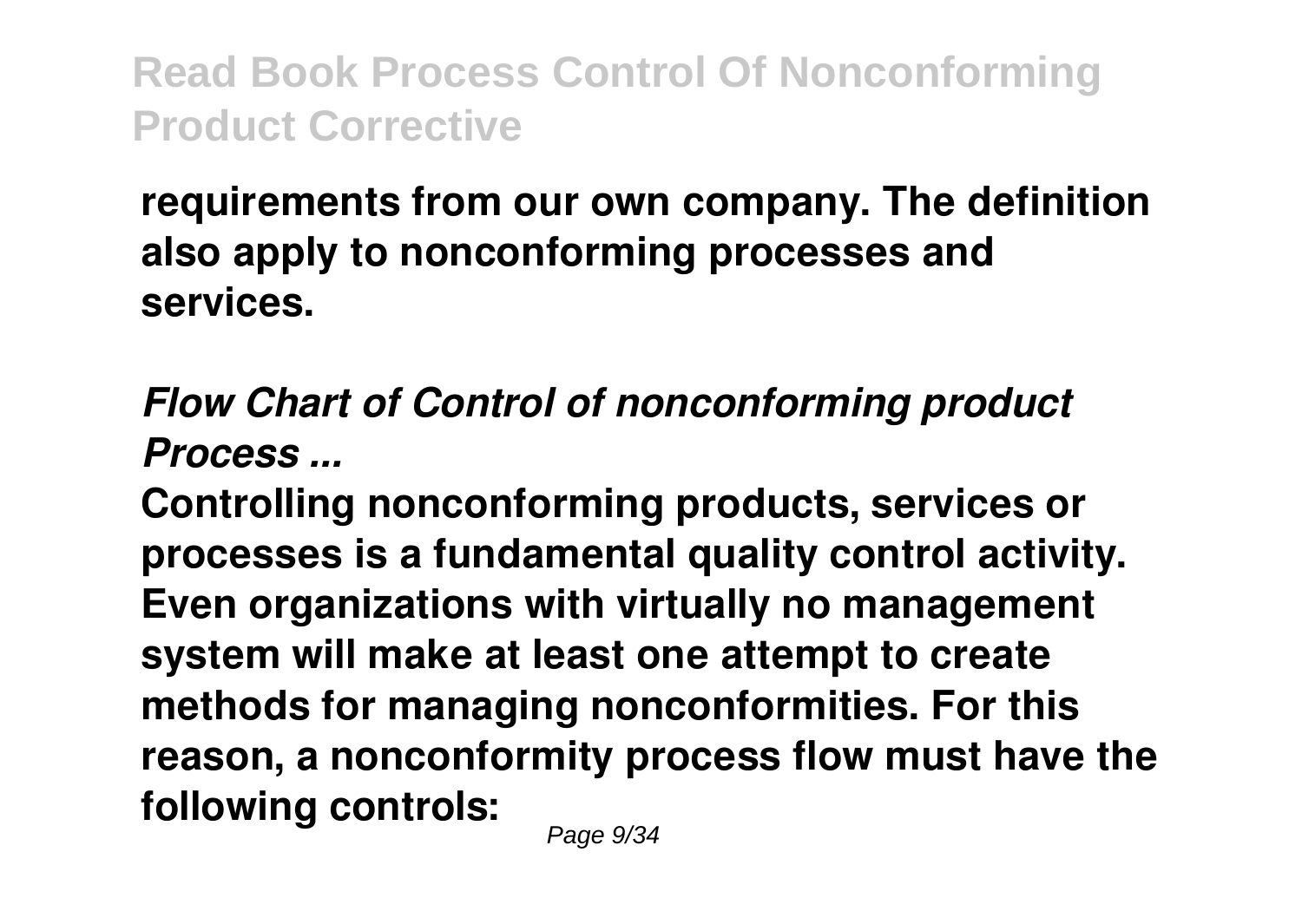#### *Nonconformity control process flowchart: example free to ...*

**3.1 the quality control department shall be responsible for organizing the review of nonconforming products, the verification of nonconforming products after treatment and the statistics of nonconforming products. 3.2 the technical department is responsible for the formulation of rework and repair processes for defective products.**

*Nonconforming product control procedure | GOLD* Page 10/34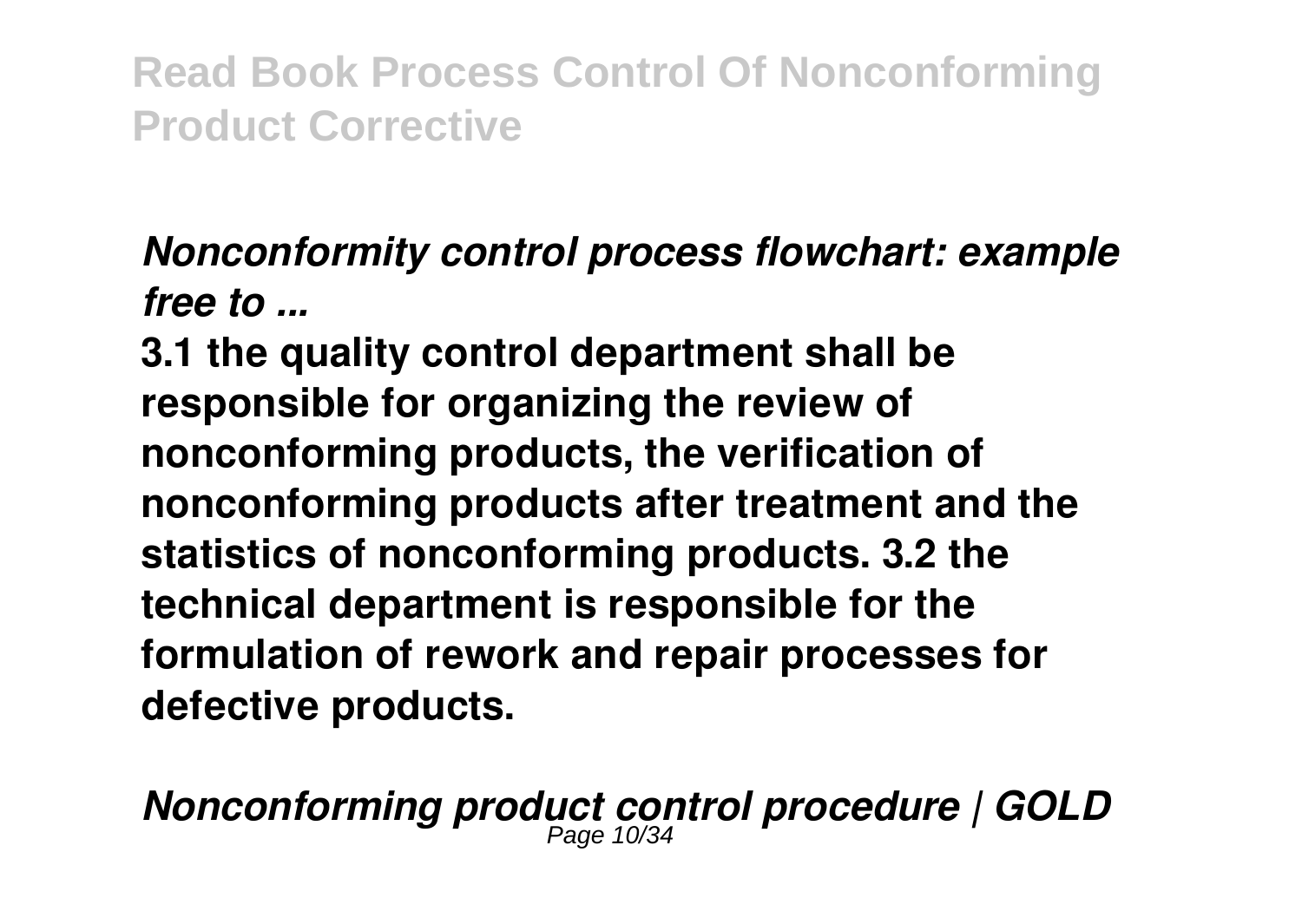#### *EMPEROR*

**Definition of Nonconforming Product: Any rejected incoming purchased product arriving from a vendor. Any part (or group of parts), subassembly or final assembly which is rejected during in-process or final inspection. Any identified issue that can be brought into compliance with minor processing and completed within 60 minutes is NOT considered nonconforming product. III PROCEDURE 1 Identification and documentation**

#### *Control of Nonconforming Product - Houston ISO 9000*

Page 11/34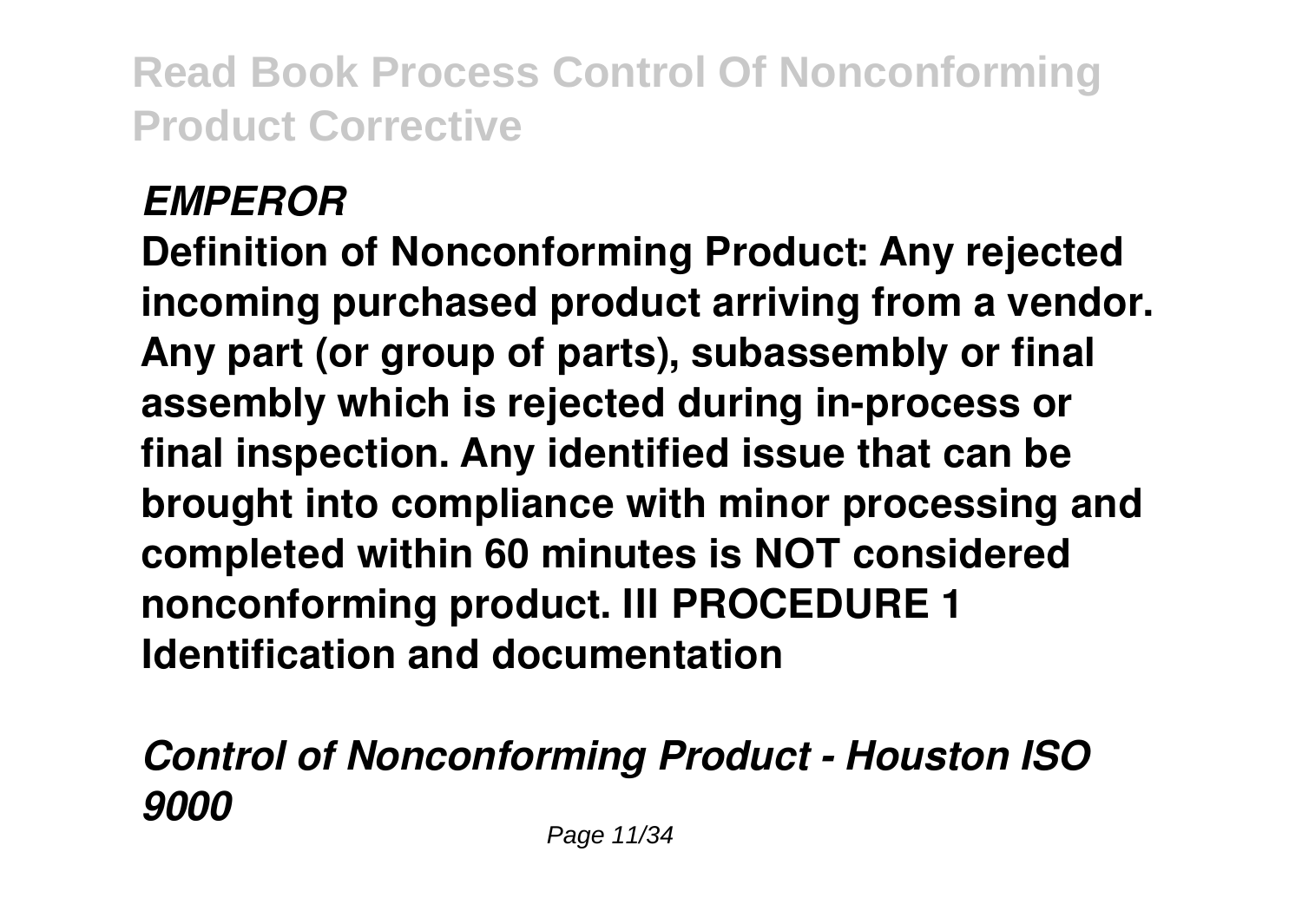**Steps in the Non-conforming Products Process 1) Identify. What is the non-conformance? What was expected? If a product is made of aluminum, but should be stainless... 2) Contain. What do you need to do to fix the problem on this process right now for any products or services that are... 3) Decide on**

**...**

#### *ISO 9001 Non-conforming Product: Steps for customer ...*

**Leadership shall develop, organize and maintain a system for control of nonconforming product to include the following: • A documented containment** Page 12/34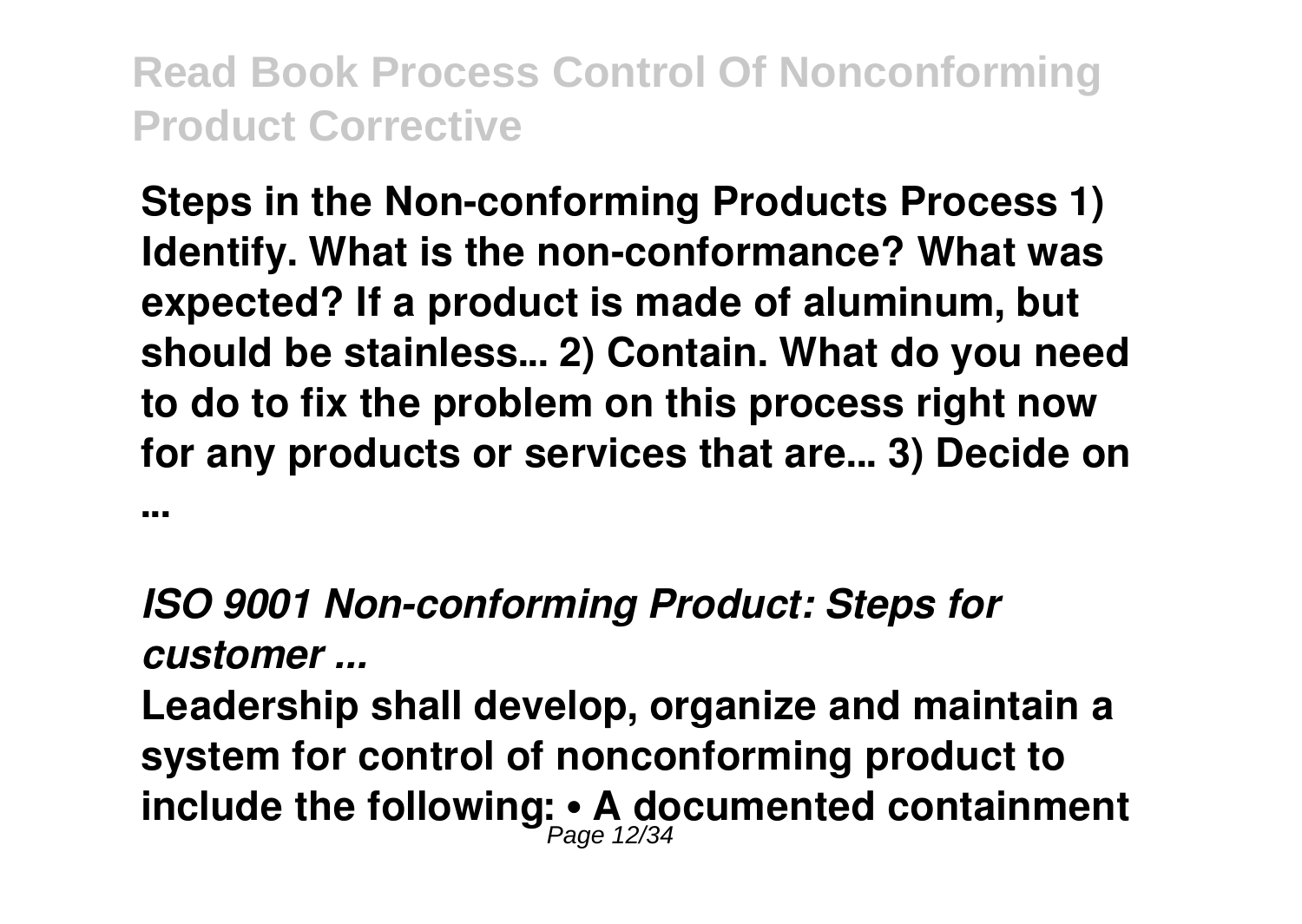**procedure to prevent identified defects from flowing to the next customer. • Containment Worksheet, Quality Alert, Instructions, Operator training records.**

*CONTROL OF NONCONFORMING PRODUCT* **This procedure covers the detection of nonconforming products within XXX operations and taking the necessary corrective or preventive action to avoid unintended use or delivery. 2.**

*Procedure for Control of Non-Conforming Output – ISO ...*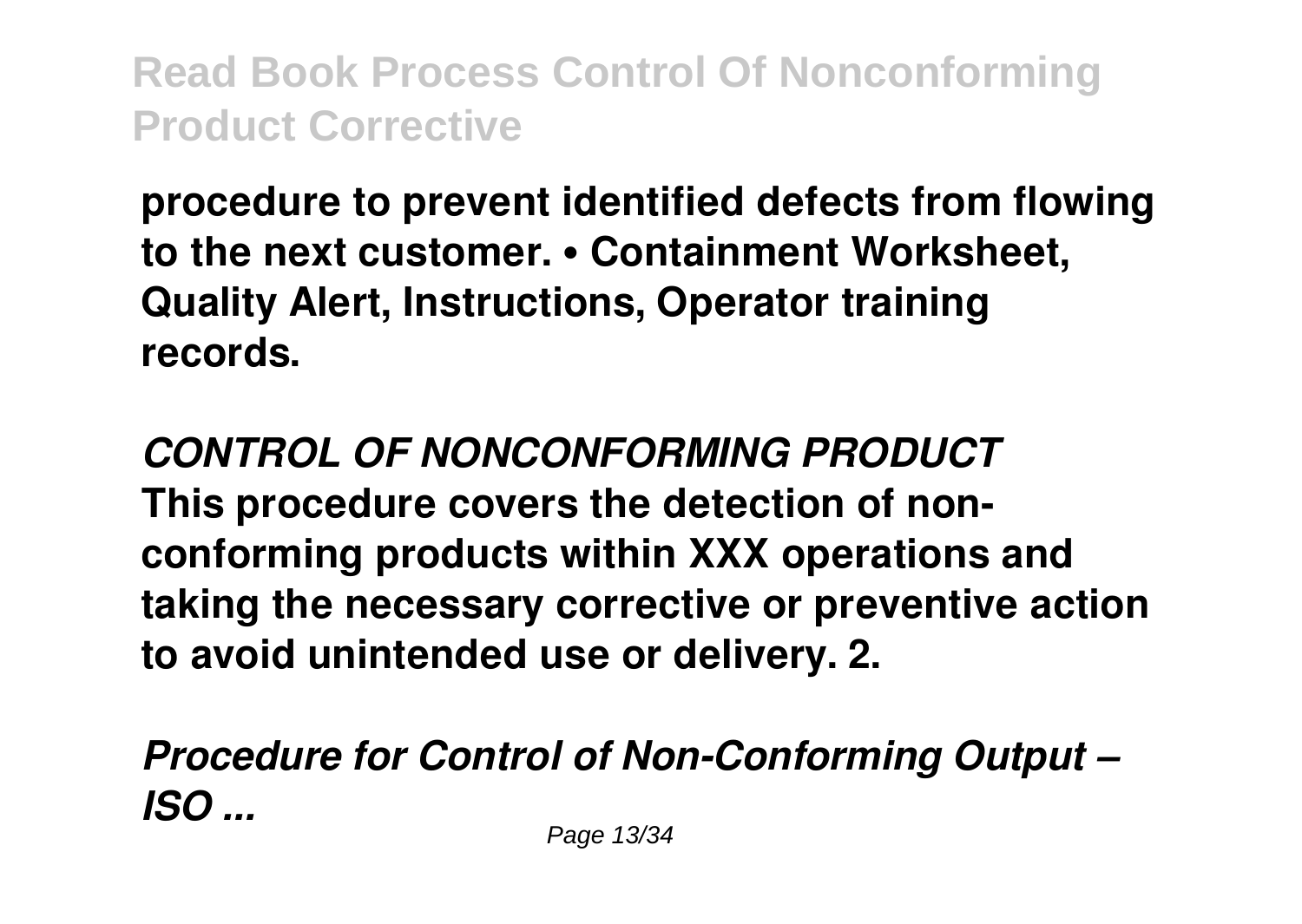**Where as, the intent of ISO 9001 Clause 8.7 is to prevent the unintended delivery or use of nonconforming outputs (outputs should be considered as products and/or services) and that any nonconformity is controlled and corrected to prevent its unintended use by or delivery to the customer.**

#### *10.2 Non-Conformity & Corrective Action - ISO 9001 Help*

**In the case of service processes that directly involve the customer, the control of nonconforming outputs is the way the organization deals with** Page 14/34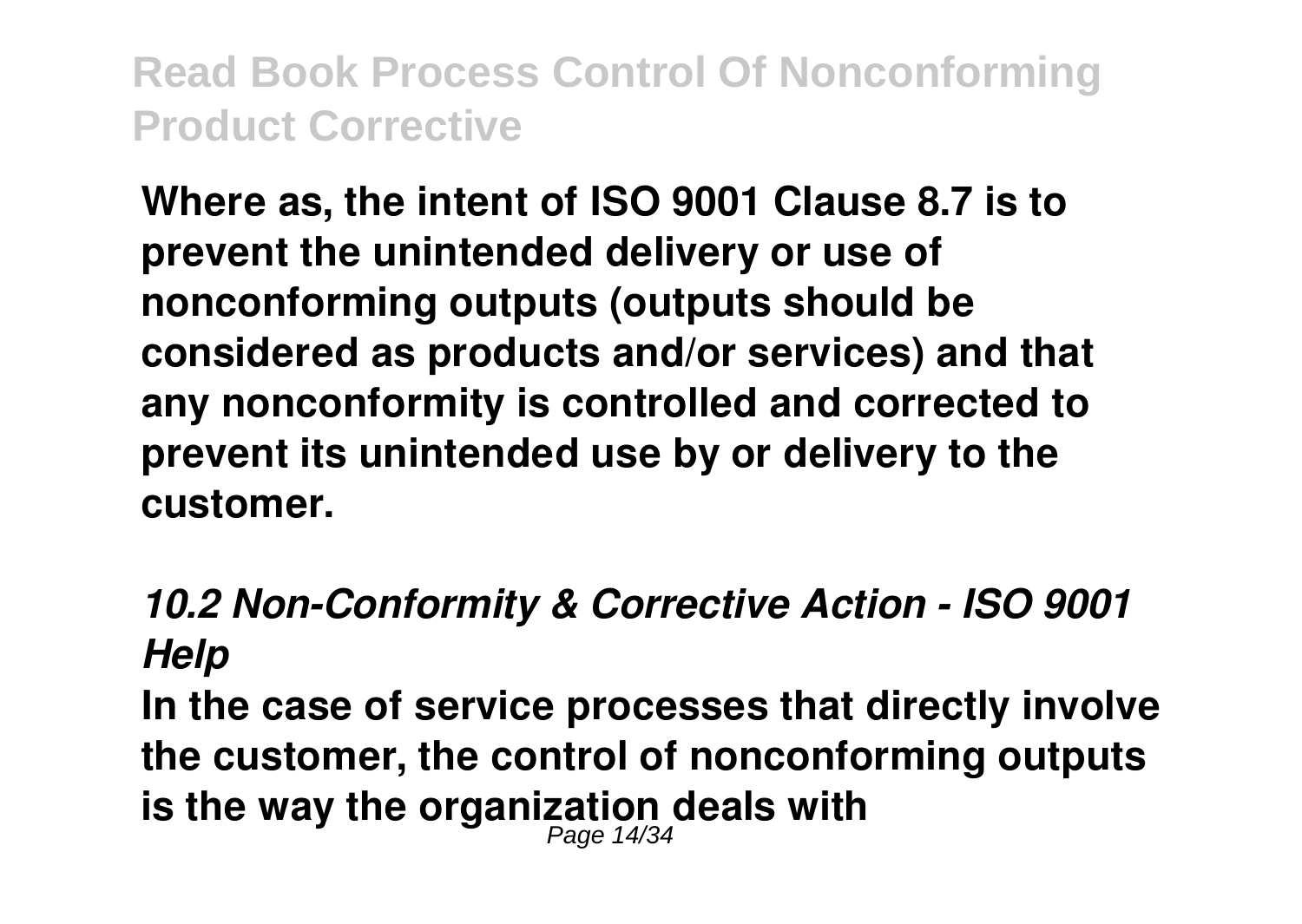**nonconformities in the service provision until the appropriate corrective action can be defined and implemented.**

*8.7 Non-conforming Outputs - ISO 9001 Help* **Control of Nonconforming Outputs - OP-87-01, Rev NC 6.2 - See the table below for appropriate uses of the nonconforming product areas. Appropriate materials for designated Nonconforming Product areas Nonconforming Product Yes Suspected Nonconforming Product Yes Product that has lost its identification so that its inspection status cannot be**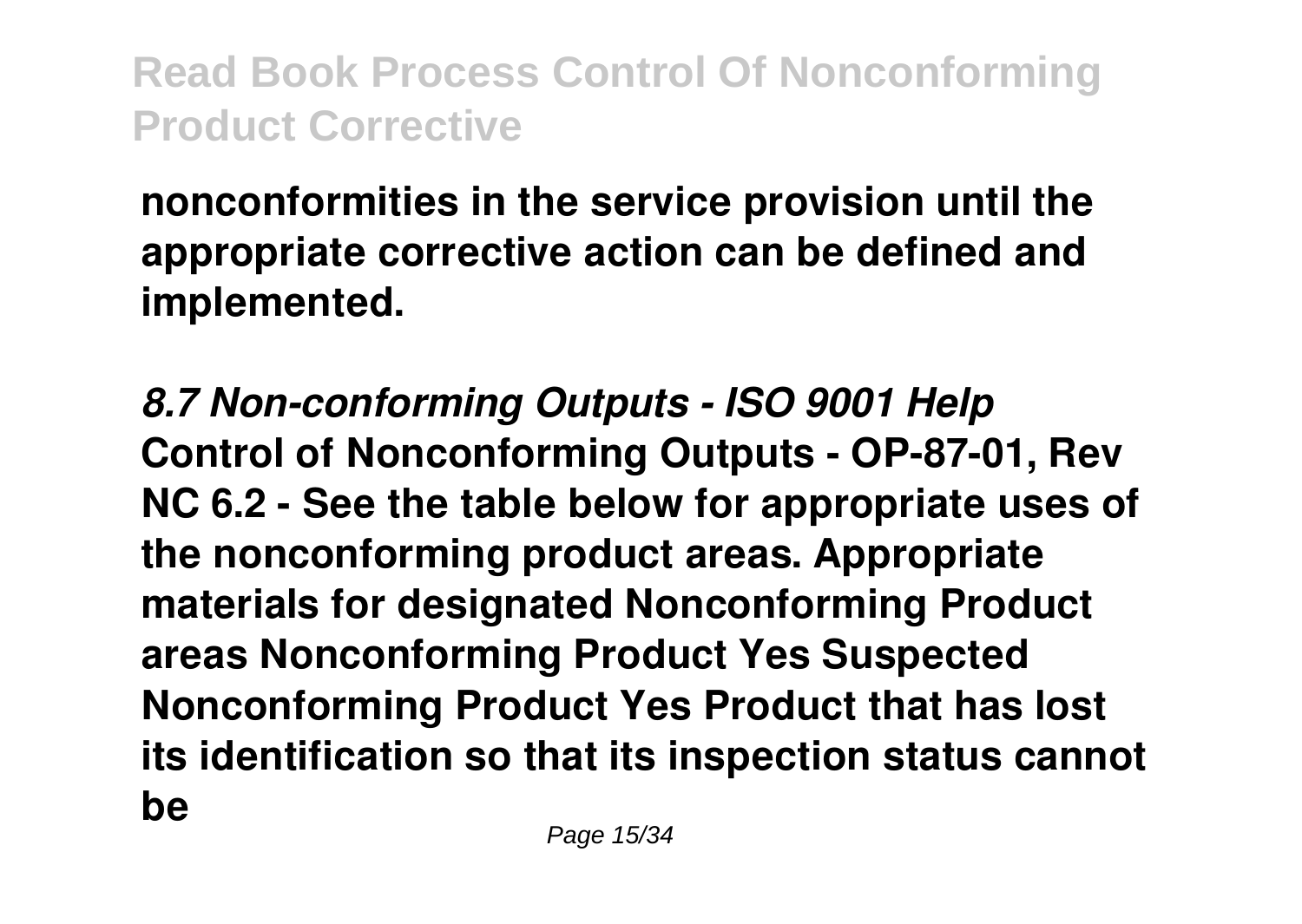#### *Control of Nonconforming Outputs*

**ISO 9001 section 8.3 on control of nonconforming product identifies four ways that you can deal with the nonconforming product, but what do these sentences mean? Many companies call this action of identifying what to do with each nonconforming product the "disposition" of the nonconforming product.**

*ISO 9001 nonconforming product: How to understand dispositions* **Q1, 9th Edition, Clause 5.10, Control of** Page 16/34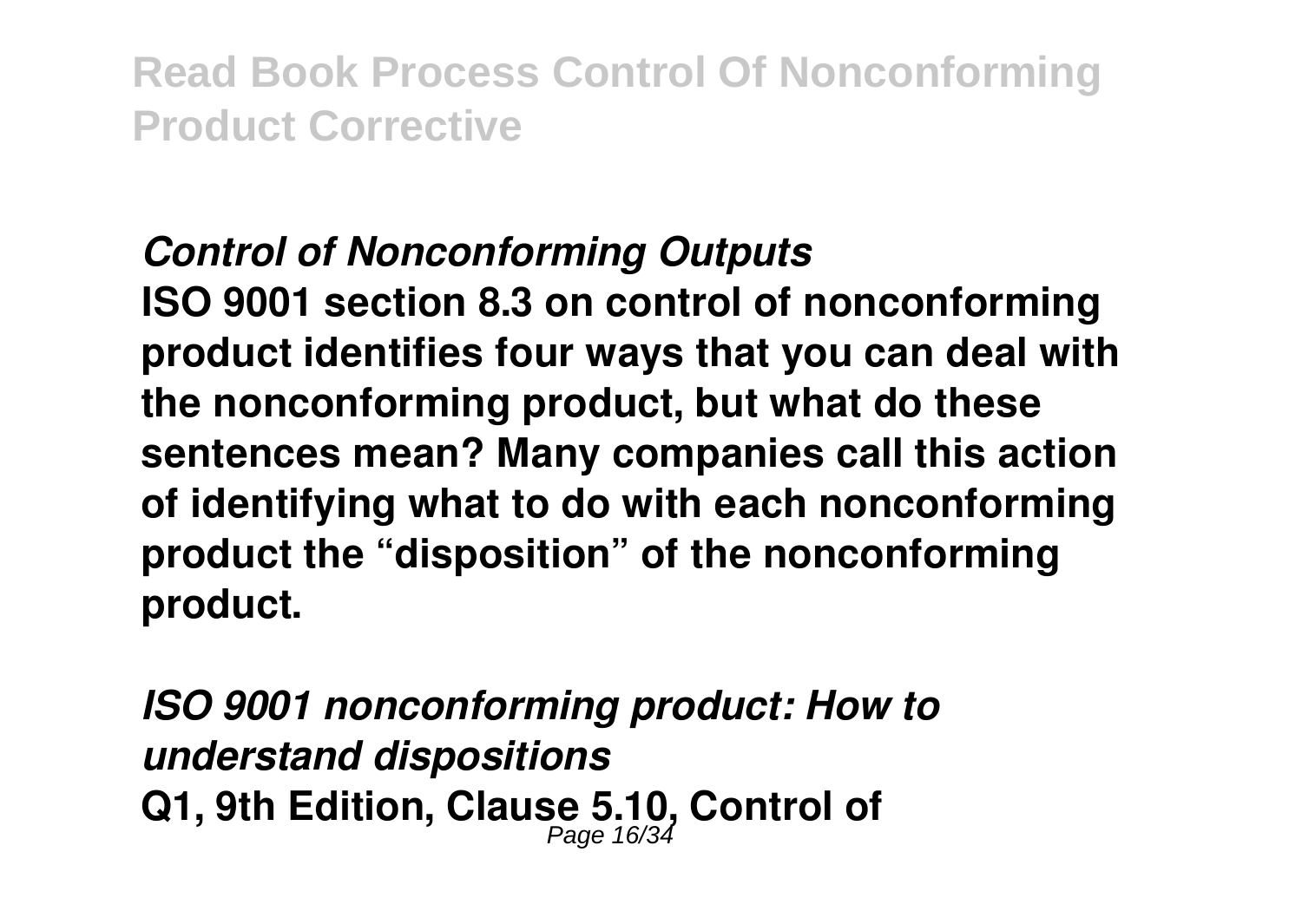**Nonconforming Product relates specifically to the product (s) being manufactured by an organization. While Clause 6.4.2, Corrective Action could apply, it does not frequently enter the process for nonconforming product unless, as an example, a nonconforming condition is severe or extremely broad (1).**

#### *Corrective Action and Control of Nonconforming Product ...*

**To define the system for identifying, segregating and controlling, and disposing of material, identified as nonconforming, at our Company.** Page 17/34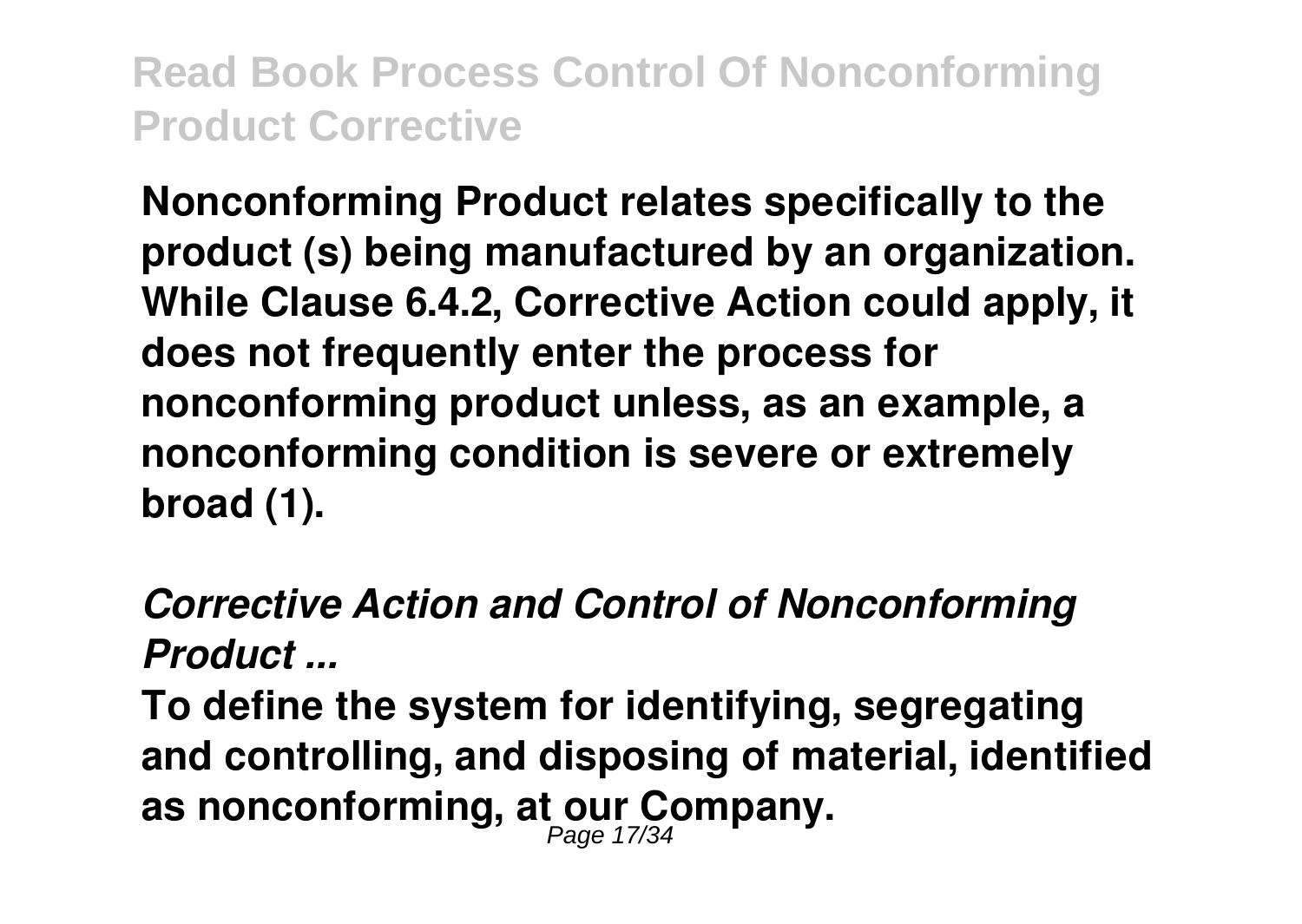#### *IATF 16949 audits | How do I: Audit the production process control of nonconforming product* **Control of Nonconforming Product and Equipment ISO 9001 2015 Clause 8.7/8.7.1 Control of nonconforming outputs**

**How to identify, record \u0026 prevent a nonconformanceNonconformance Reporting N.01 Non Conforming Materials (NCM) Overview NON CONFORMANCE REPORT ISO 13485:2016 VIDEO PRESENTATION** *Project Management Professional* Page 18/34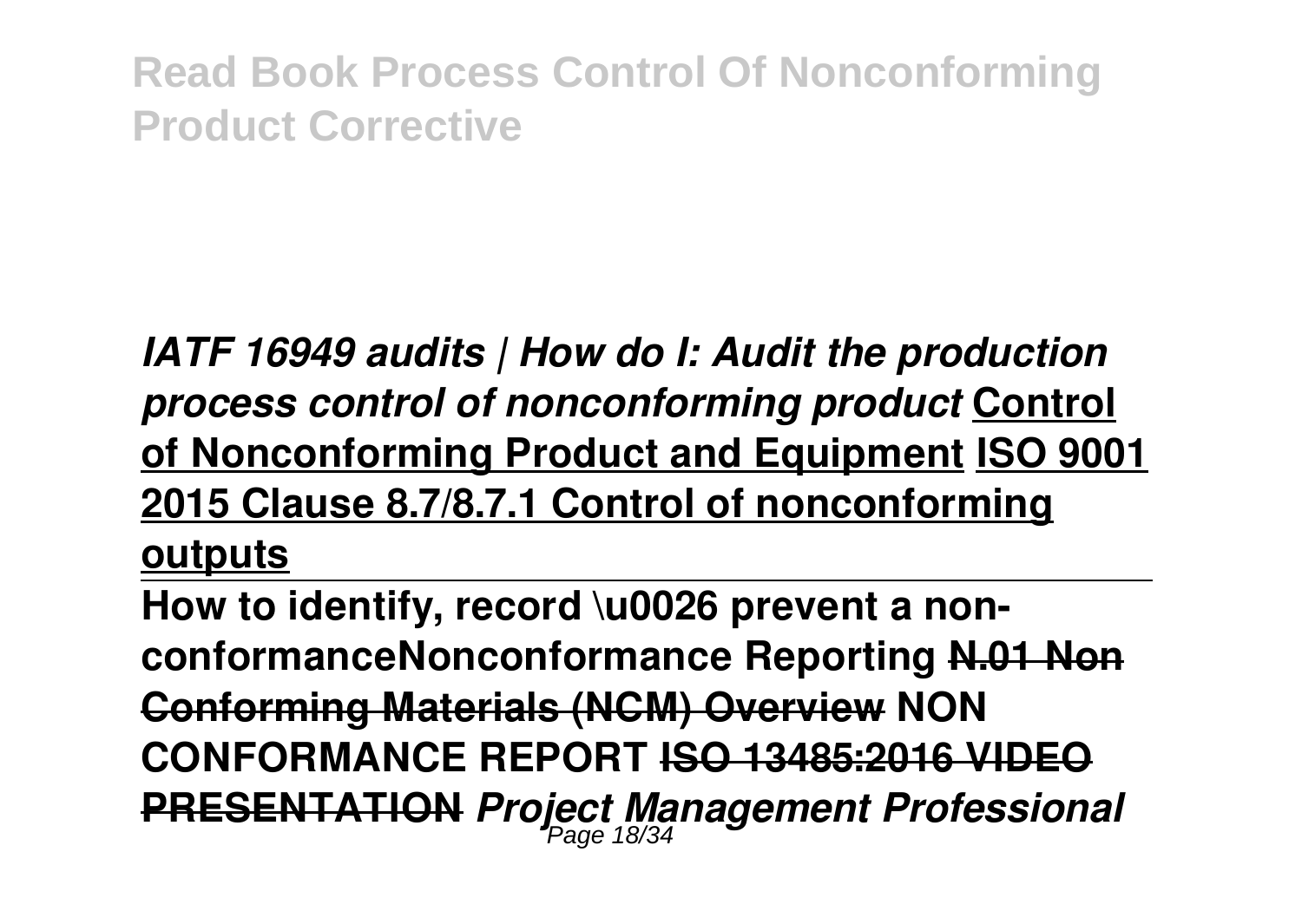*(PMP)® | Perform Quality Control | Project Quality Management* **#6 ISO 9001:2008 8.3-8.5.3 Control of nonconforming product, analysis of data, improvement Credit Analysis | Process | 5 C's of Credit Analysis | Ratios** *ISO 9001 Clause 8.7| QMS Control of nonconforming outputs| ISO 9001 control of nonconforming outputs* **What are Customer Specific Requirements (CSRs)?** *ISO 9001 2015 Clause 8.6 Release of products and services* **ISO 9001 2015 Clause 8.5.6 Control of changes What is an IATF 16949 Reference Manual? ISO 9001 2015 Clause 8.5.1 Control of production and service provision Understanding ISO 9001:2015:** Page 19/34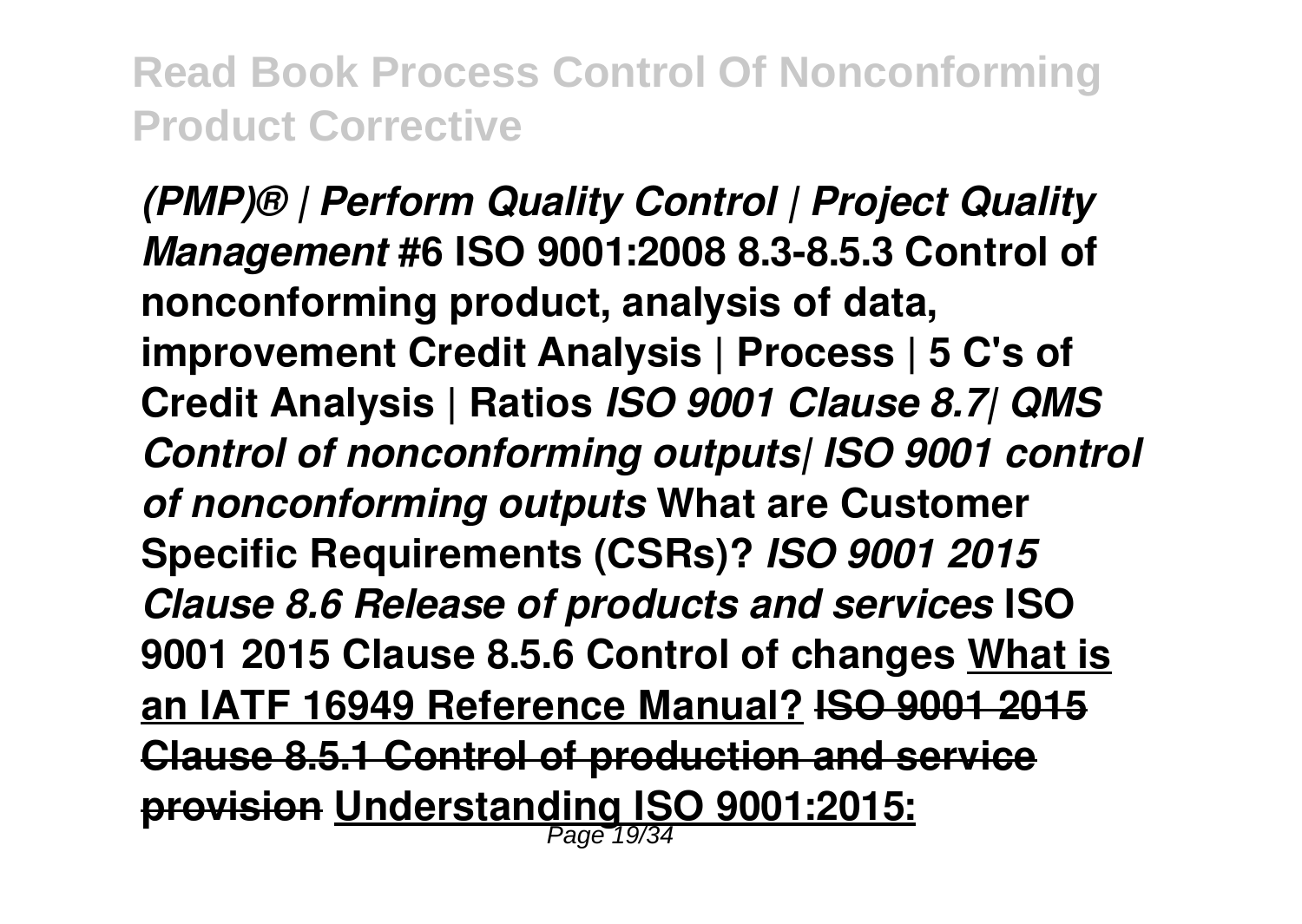**Nonconformities, corrections and corrective actions IATF 16949 audits | How do I: Audit Customer Specific Requirements (CSRs) with Management** *IATF 16949 audits | How do I: Audit material receipt and storage to IATF 16949 Quality assurance tutorial: How to think about quality | lynda.com* **IATF 16949 audits | How do I: Audit Top Management Objective Setting ISO 9001 2015 Clause 8.7/8.7.2 Control of nonconforming outputs** *Control of Non Conforming Outputs (ISO 9001:2015 Clause 8.7)* **APQP \u0026 PPAP Integrated Implementation with AS9100** *Videos 23 of 35 - Understanding ISO 9001 - Clause 8.7 Control of nonconforming outputs* **IATF** Page 20/34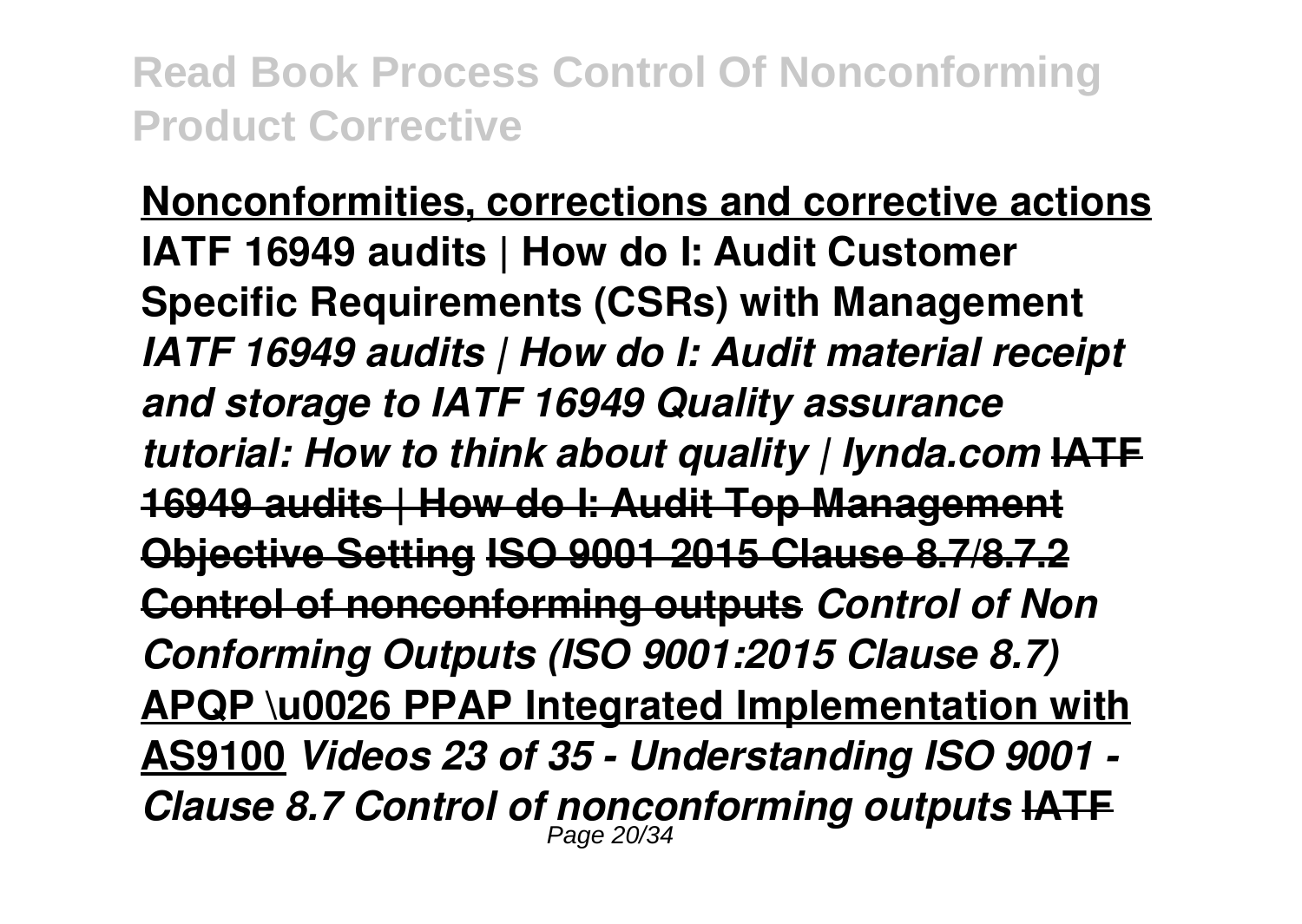**16949 audits | How do I: Audit the production process disposition of nonconforming product IATF 16949 audits | How do I: Audit the production process use of FMEA and Control Plan** *Statistical Concepts of Process Validation* **Major VS Minor Non Conformance (NC) – Explained with examples**  *Process Control Of Nonconforming Product* **Handling Nonconforming Products: Documented procedure should indicate the plan of action for controlling products Nonconforming product is identified and separated from other conforming products Nonconforming product must be reviewed and approved before release Details of** Page 21/34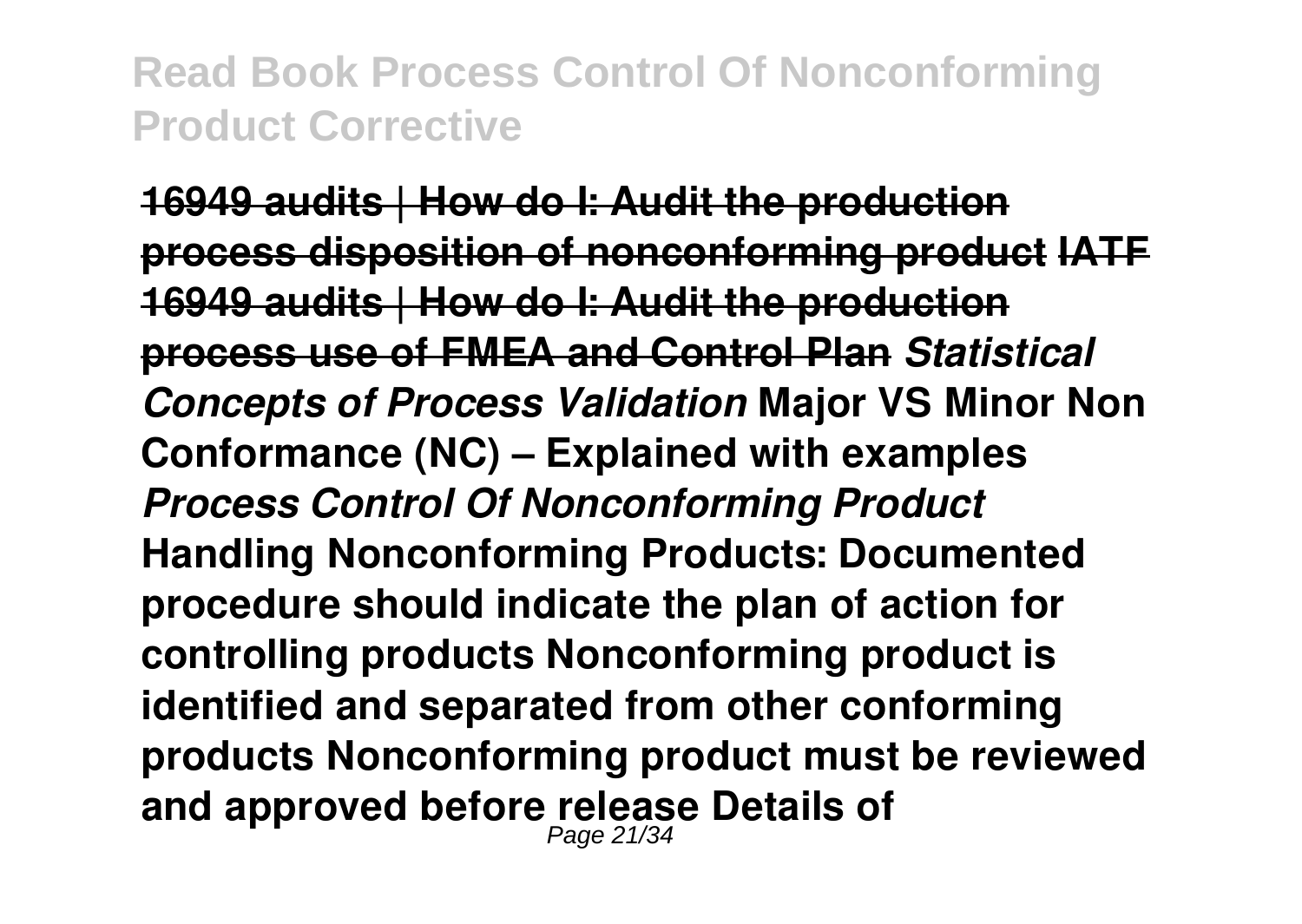**nonconformity must be ...**

## *What is ISO Control of Nonconforming Process Outputs ...*

**When planning the process for handling nonconforming products, the next issues are expected: The organization shall maintain a documented procedure that describes the method of detecting and controlling non... As soon as a non conforming product was detected and must be segregated from other ...**

*ISO 9001 Standard Control of Nonconforming* Page 22/34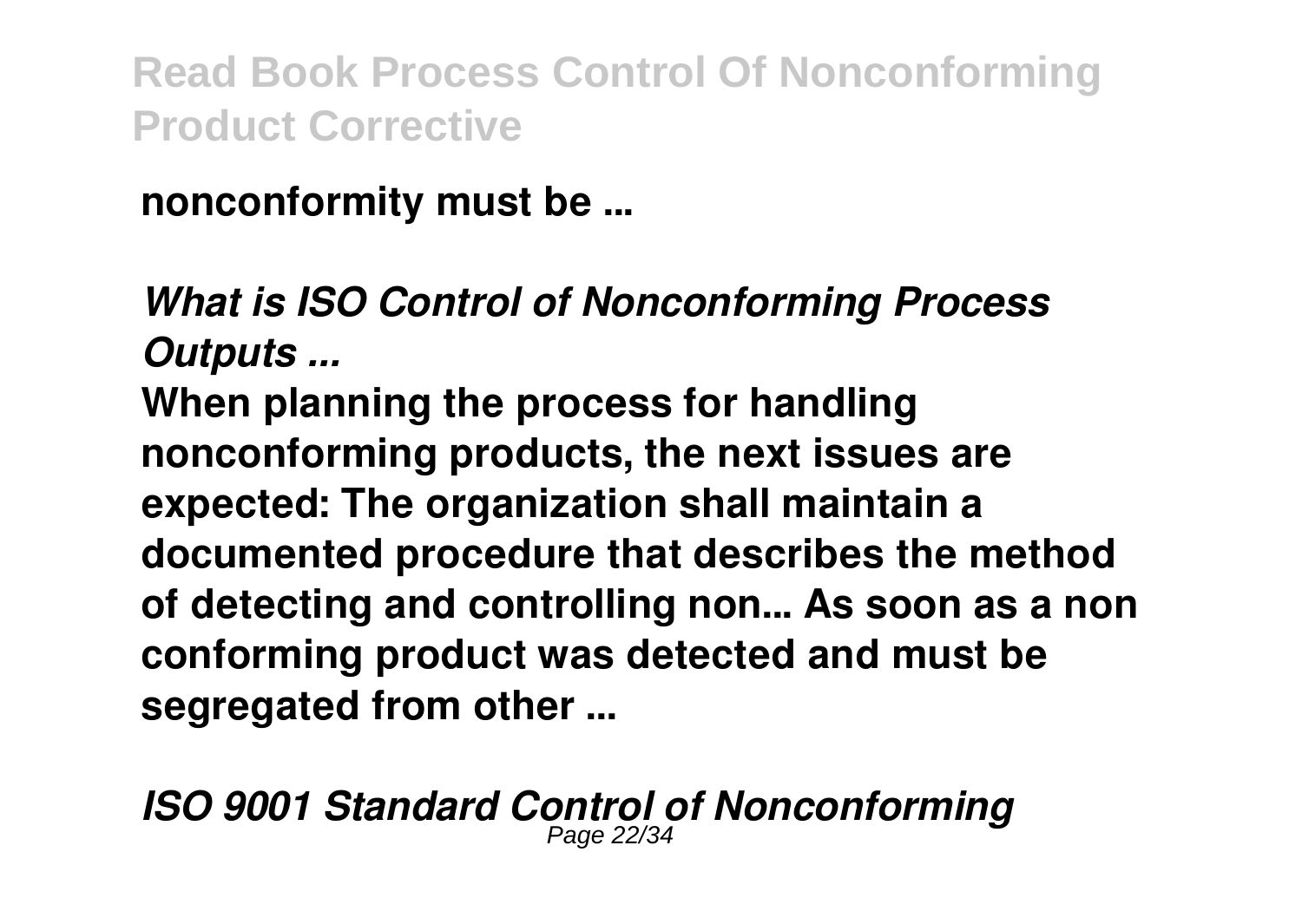#### *Product ...*

**This clause requires an organization to establish processes to ensure that nonconforming product is identified and controlled to prevent unintended use or delivery. This is also one of the few clauses for which the standard requires the organization to develop, implement, and maintain a documented procedure.**

*Control of Nonconforming Product | Quality Digest* **ISO 13485 Procedure-Control of Nonconforming Product - Describe the process used to ensure that product that does not conform to product** Page 23/34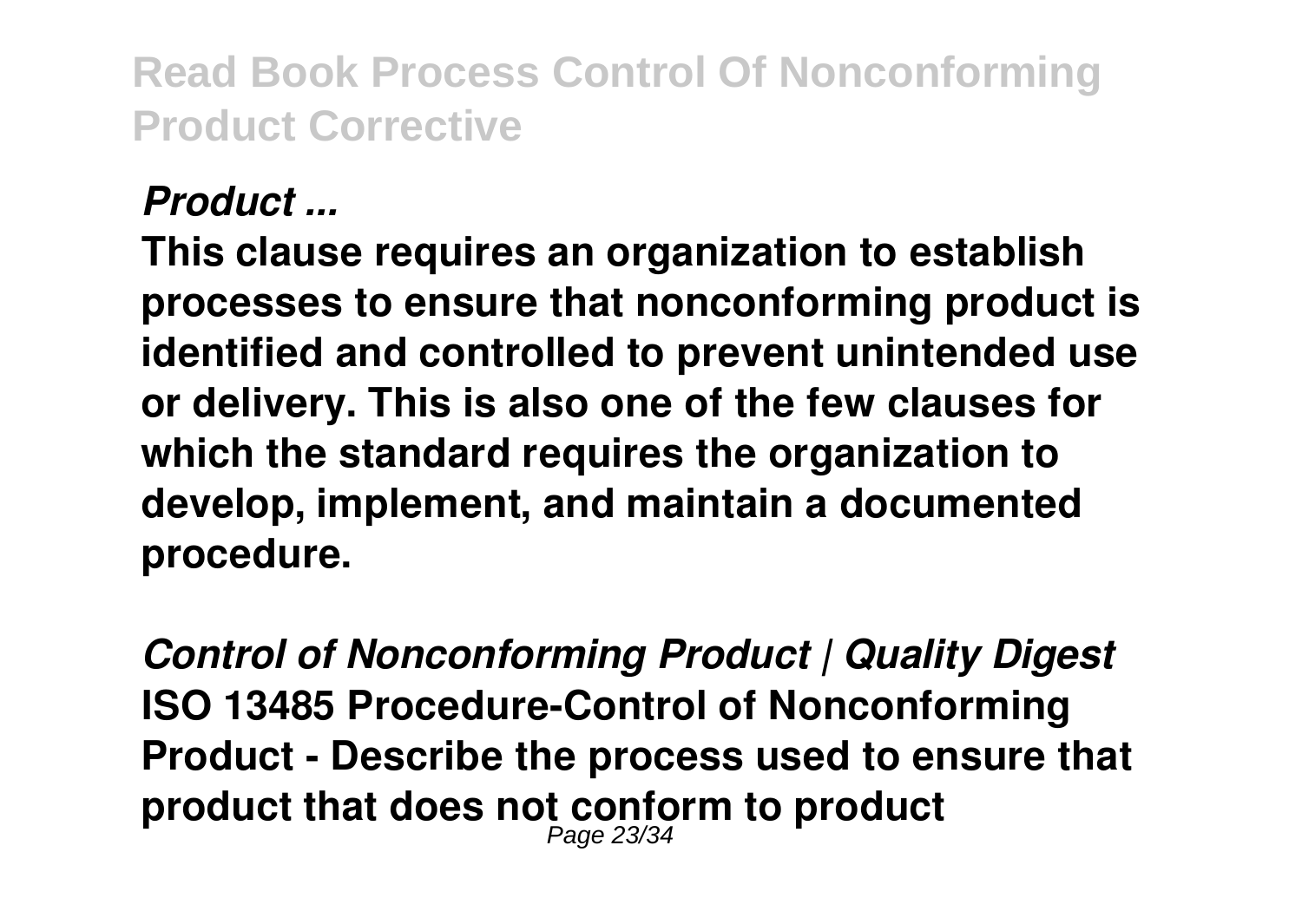**requirements is identified and controlled to prevent unintended use or delivery. ISO 13485 Procedure-Control of Nonconforming Product ISO 13485 Procedure-Control of Nonconforming Product Sample page**

*ISO 13485 Procedure-Control of Nonconforming Product ...*

**Control of nonconforming products in ISO 13485 – Lesson 18 Actions in response to nonconforming product detected before and after delivery. Communication is crucial. It's... Documenting nonconforming product. All gathered info about non-**Page 24/34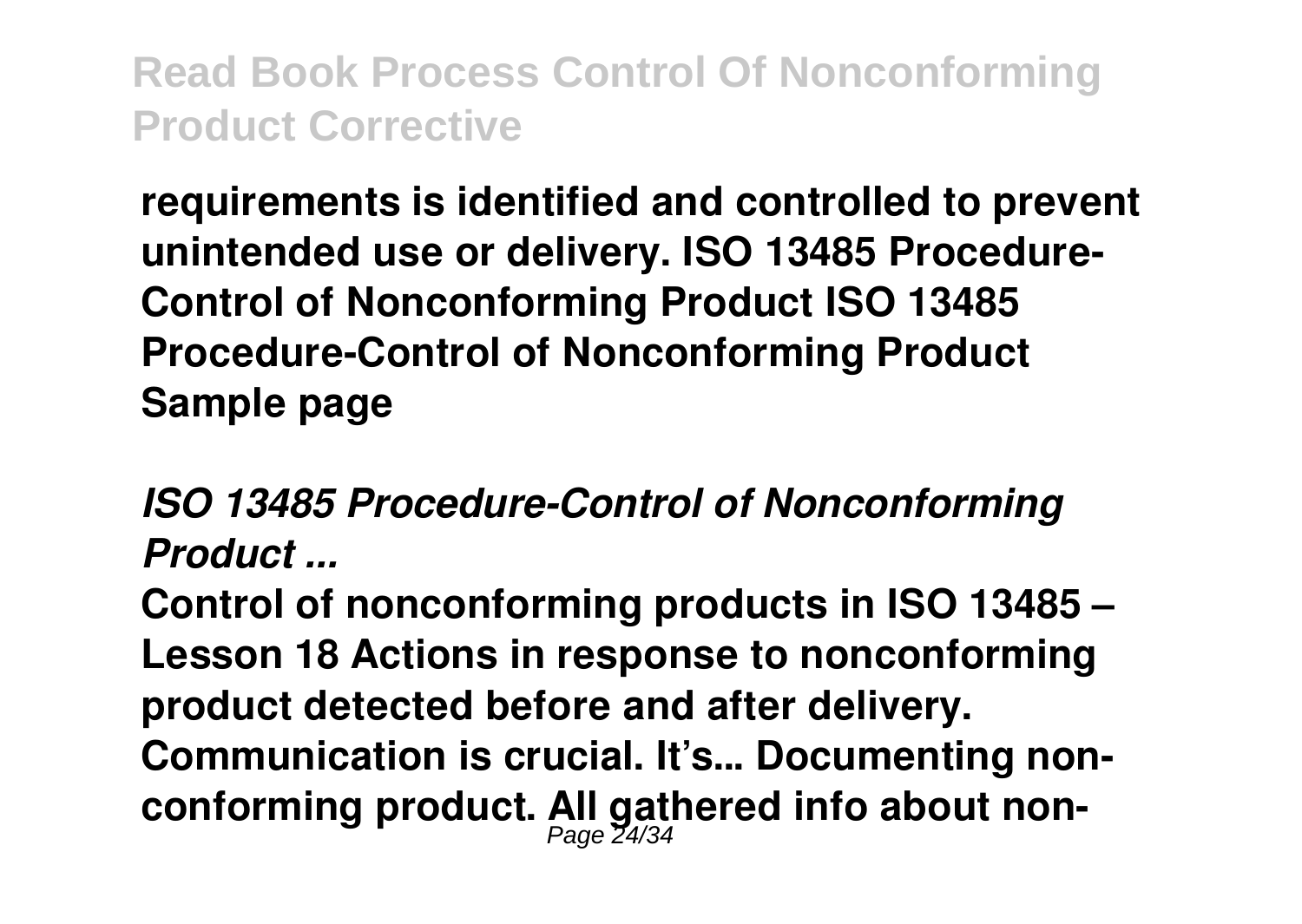#### **conformity should be in a way to help you out with... Rework. ...**

#### *Control of nonconforming products in ISO 13485 – Lesson 18 ...*

**Flow Chart of Control of nonconforming product Process Nonconforming product is defined as product that does not conform to customer requirements; applicable regulatory requirements or requirements from our own company. The definition also apply to nonconforming processes and services.**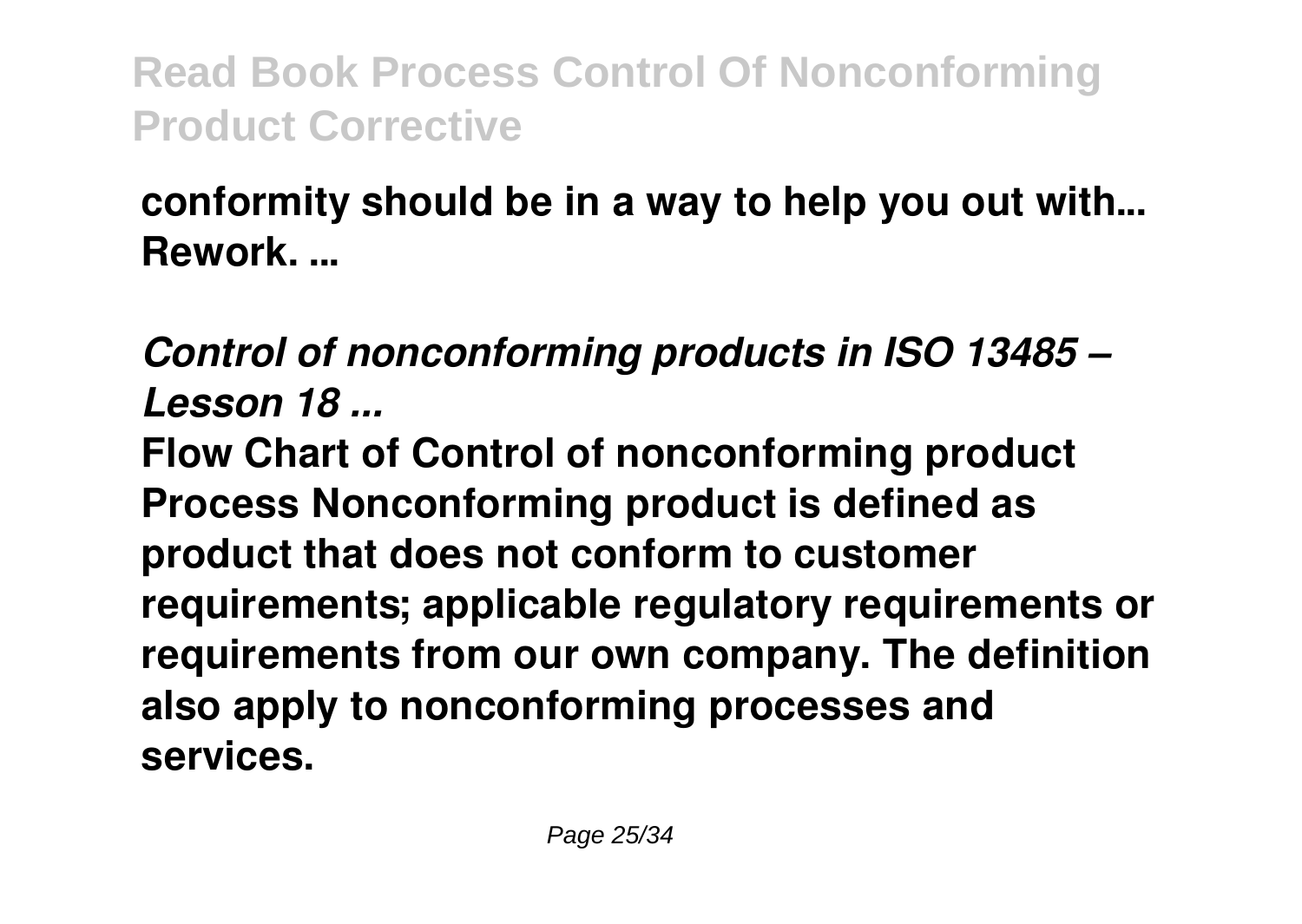#### *Flow Chart of Control of nonconforming product Process ...*

**Controlling nonconforming products, services or processes is a fundamental quality control activity. Even organizations with virtually no management system will make at least one attempt to create methods for managing nonconformities. For this reason, a nonconformity process flow must have the following controls:**

*Nonconformity control process flowchart: example free to ...* **3.1 the quality control department shall be** Page 26/34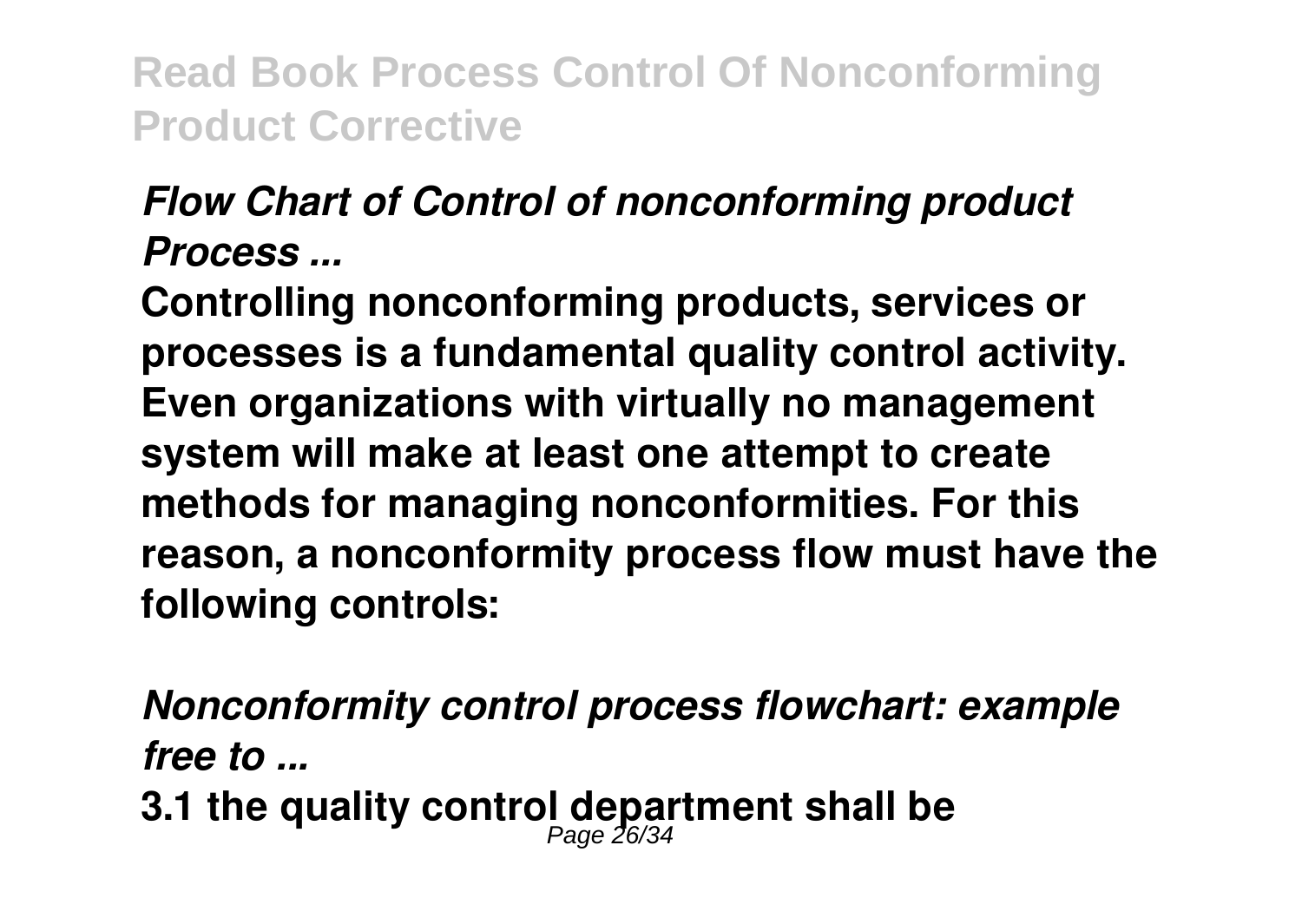**responsible for organizing the review of nonconforming products, the verification of nonconforming products after treatment and the statistics of nonconforming products. 3.2 the technical department is responsible for the formulation of rework and repair processes for defective products.**

## *Nonconforming product control procedure | GOLD EMPEROR*

**Definition of Nonconforming Product: Any rejected incoming purchased product arriving from a vendor. Any part (or group of parts), subassembly or final** Page 27/34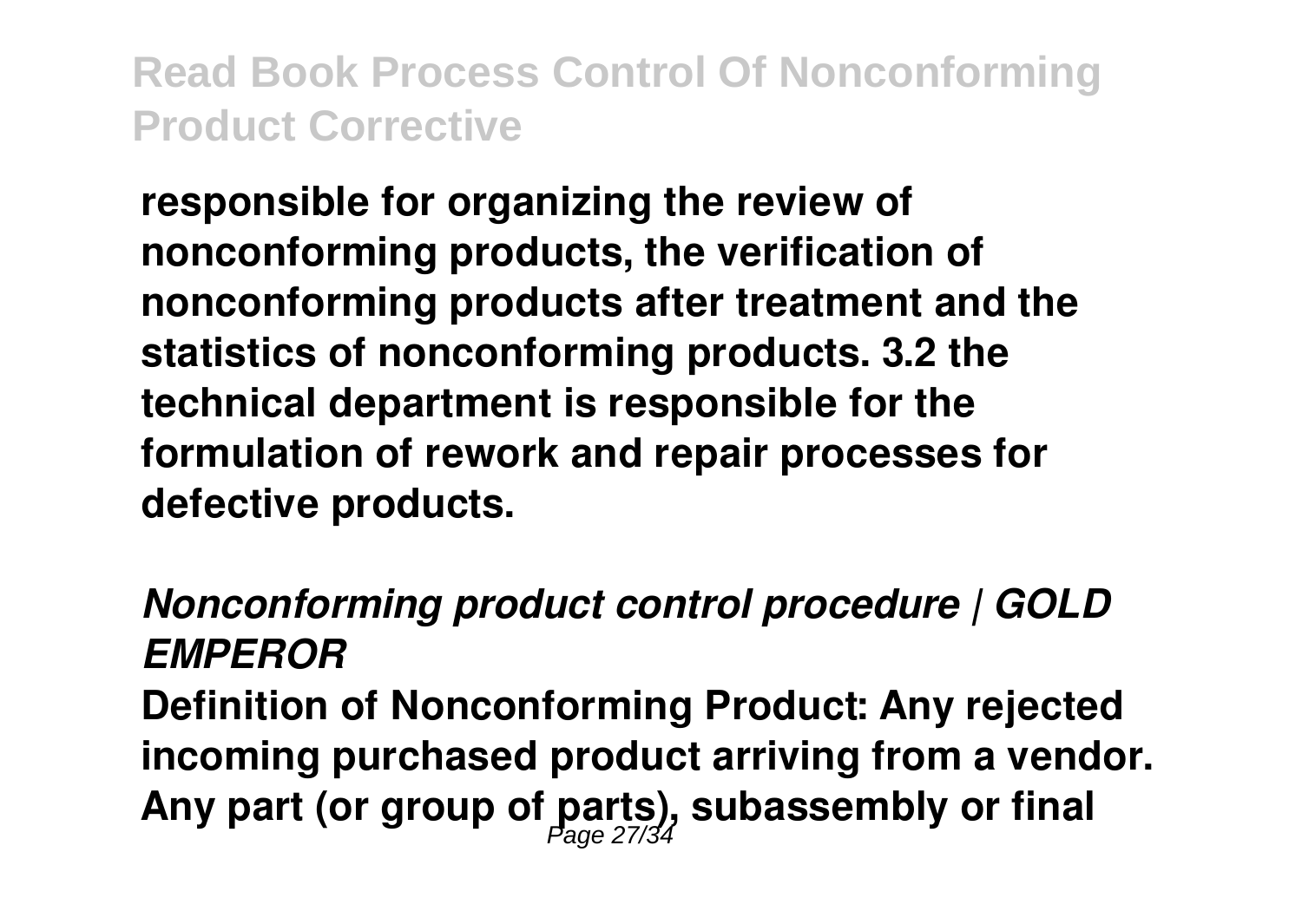**assembly which is rejected during in-process or final inspection. Any identified issue that can be brought into compliance with minor processing and completed within 60 minutes is NOT considered nonconforming product. III PROCEDURE 1 Identification and documentation**

*Control of Nonconforming Product - Houston ISO 9000*

**Steps in the Non-conforming Products Process 1) Identify. What is the non-conformance? What was expected? If a product is made of aluminum, but should be stainless... 2) Contain. What do you need** Page 28/34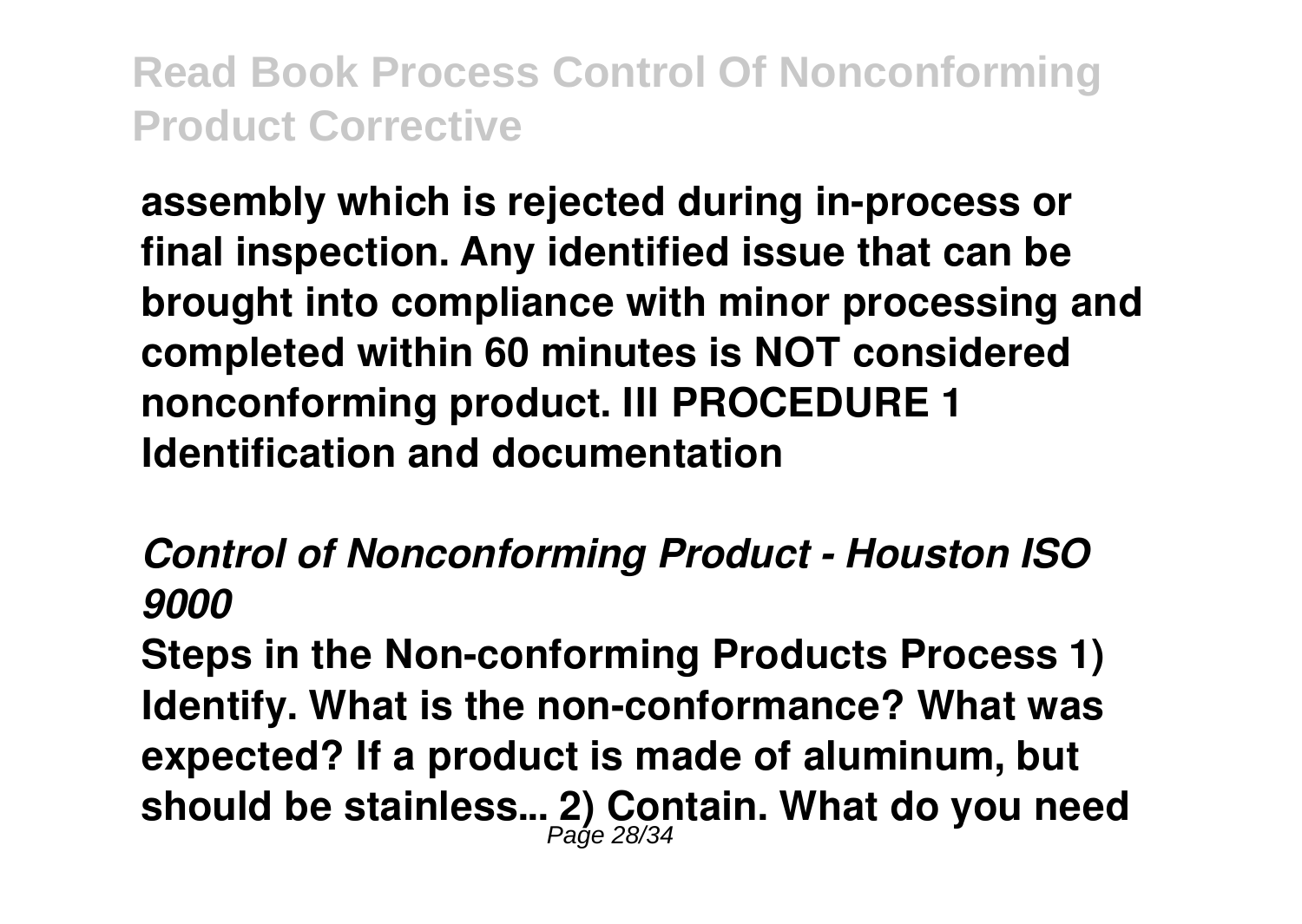#### **to do to fix the problem on this process right now for any products or services that are... 3) Decide on**

**...**

## *ISO 9001 Non-conforming Product: Steps for customer ...*

**Leadership shall develop, organize and maintain a system for control of nonconforming product to include the following: • A documented containment procedure to prevent identified defects from flowing to the next customer. • Containment Worksheet, Quality Alert, Instructions, Operator training records.**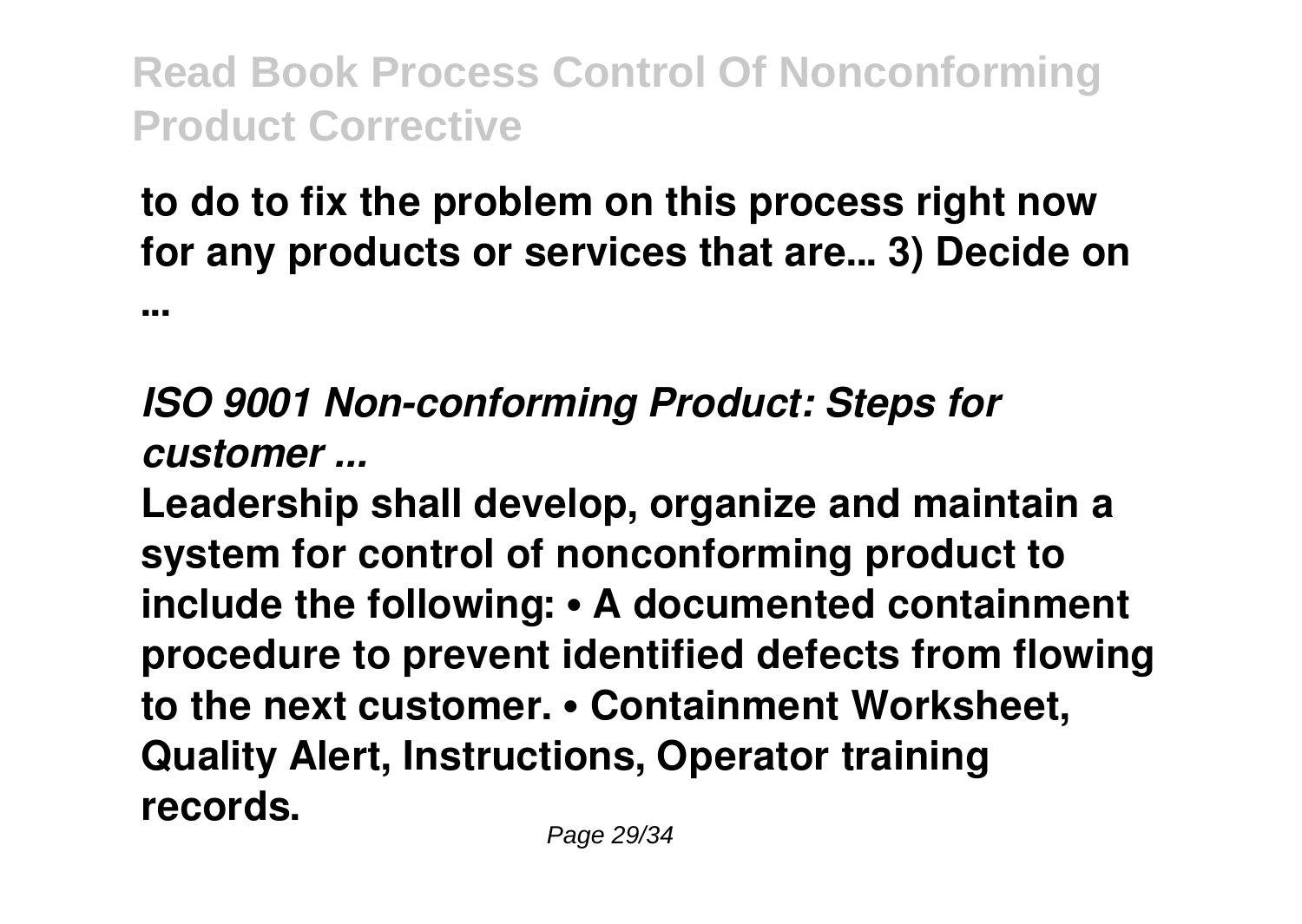#### *CONTROL OF NONCONFORMING PRODUCT* **This procedure covers the detection of nonconforming products within XXX operations and taking the necessary corrective or preventive action to avoid unintended use or delivery. 2.**

*Procedure for Control of Non-Conforming Output – ISO ...*

**Where as, the intent of ISO 9001 Clause 8.7 is to prevent the unintended delivery or use of nonconforming outputs (outputs should be considered as products and/or services) and that** Page 30/34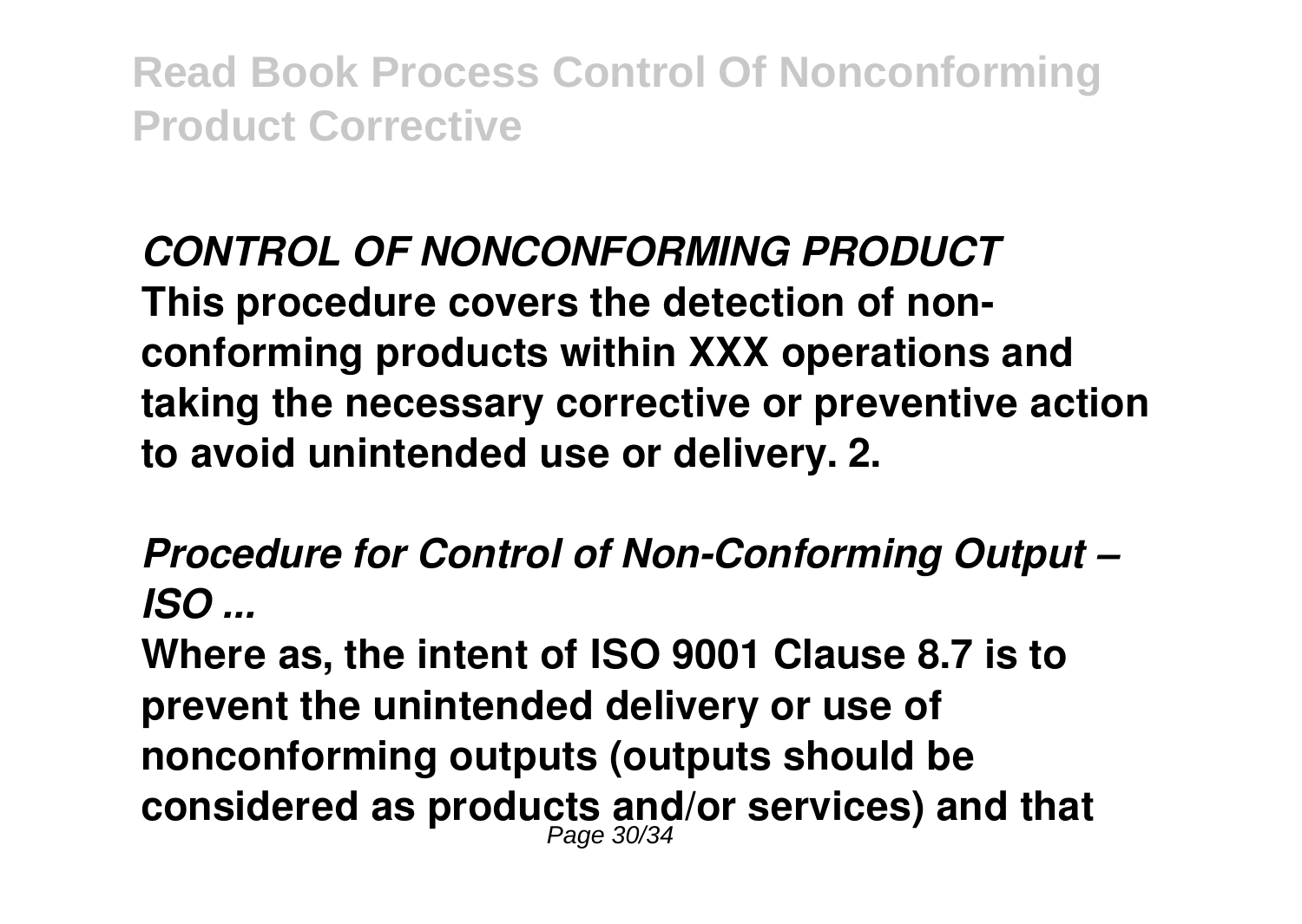#### **any nonconformity is controlled and corrected to prevent its unintended use by or delivery to the customer.**

## *10.2 Non-Conformity & Corrective Action - ISO 9001 Help*

**In the case of service processes that directly involve the customer, the control of nonconforming outputs is the way the organization deals with nonconformities in the service provision until the appropriate corrective action can be defined and implemented.**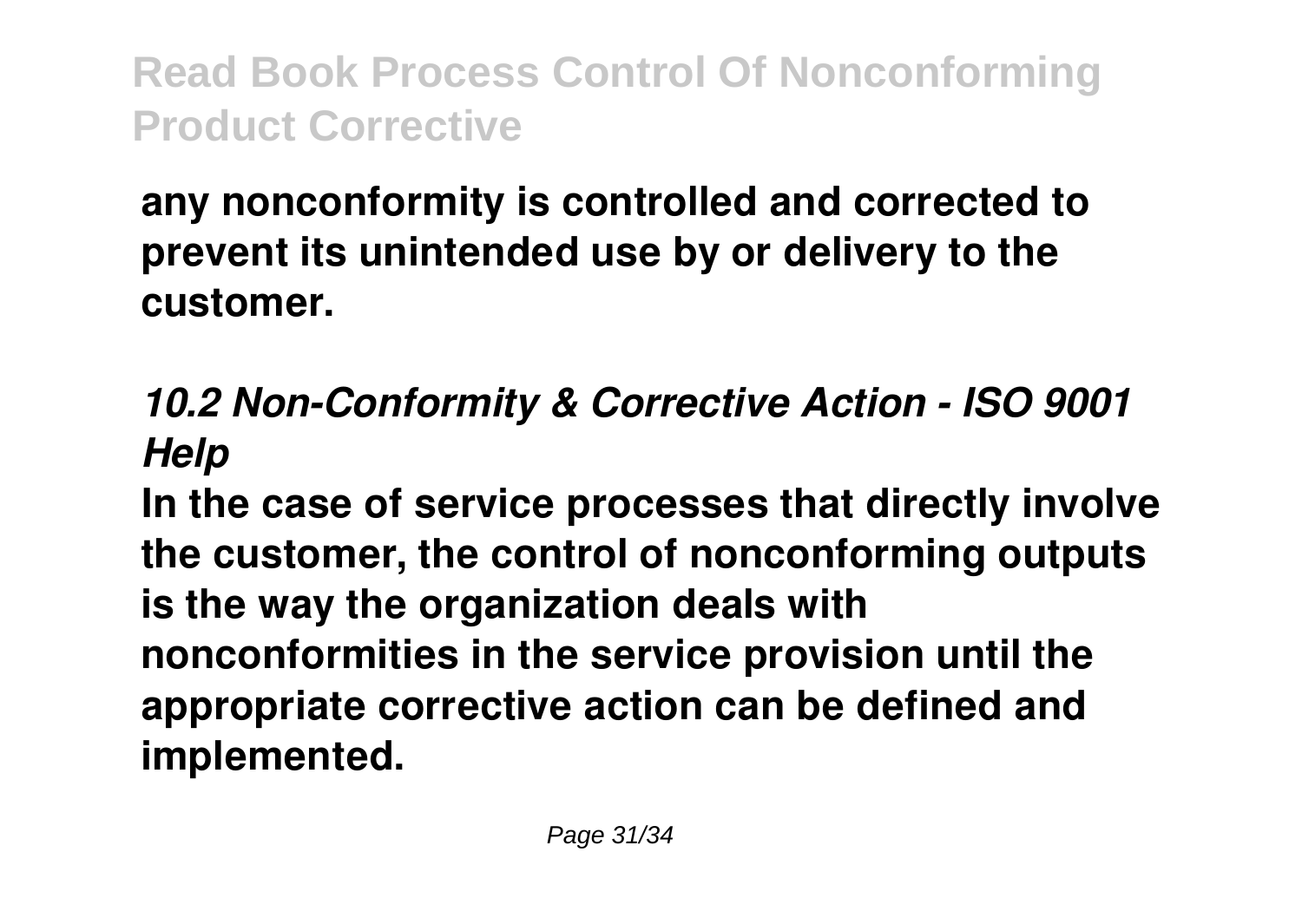*8.7 Non-conforming Outputs - ISO 9001 Help* **Control of Nonconforming Outputs - OP-87-01, Rev NC 6.2 - See the table below for appropriate uses of the nonconforming product areas. Appropriate materials for designated Nonconforming Product areas Nonconforming Product Yes Suspected Nonconforming Product Yes Product that has lost its identification so that its inspection status cannot be**

# *Control of Nonconforming Outputs* **ISO 9001 section 8.3 on control of nonconforming product identifies four ways that you can deal with** Page 32/34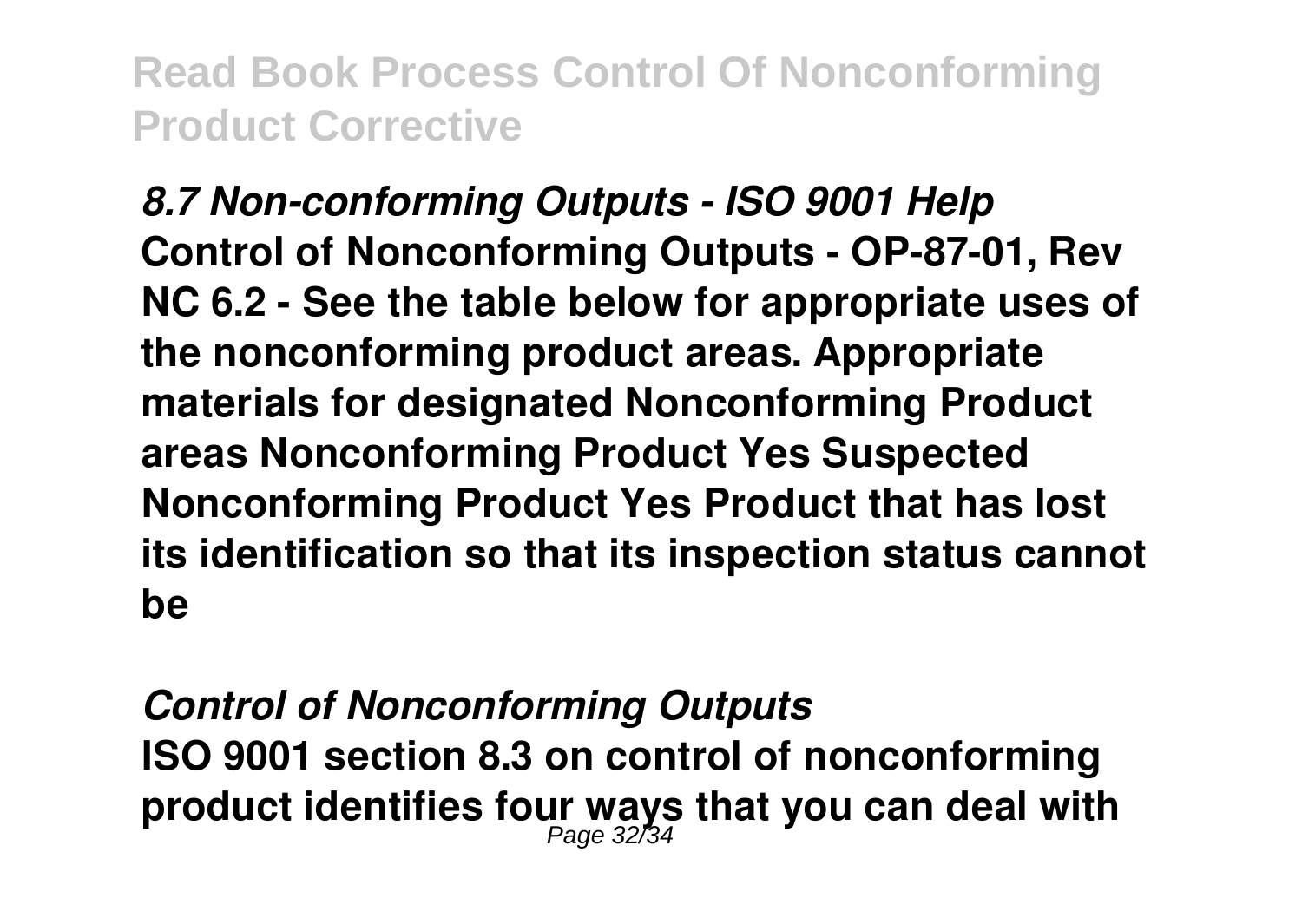**the nonconforming product, but what do these sentences mean? Many companies call this action of identifying what to do with each nonconforming product the "disposition" of the nonconforming product.**

*ISO 9001 nonconforming product: How to understand dispositions* **Q1, 9th Edition, Clause 5.10, Control of Nonconforming Product relates specifically to the product (s) being manufactured by an organization. While Clause 6.4.2, Corrective Action could apply, it does not frequently enter the process for** Page 33/34